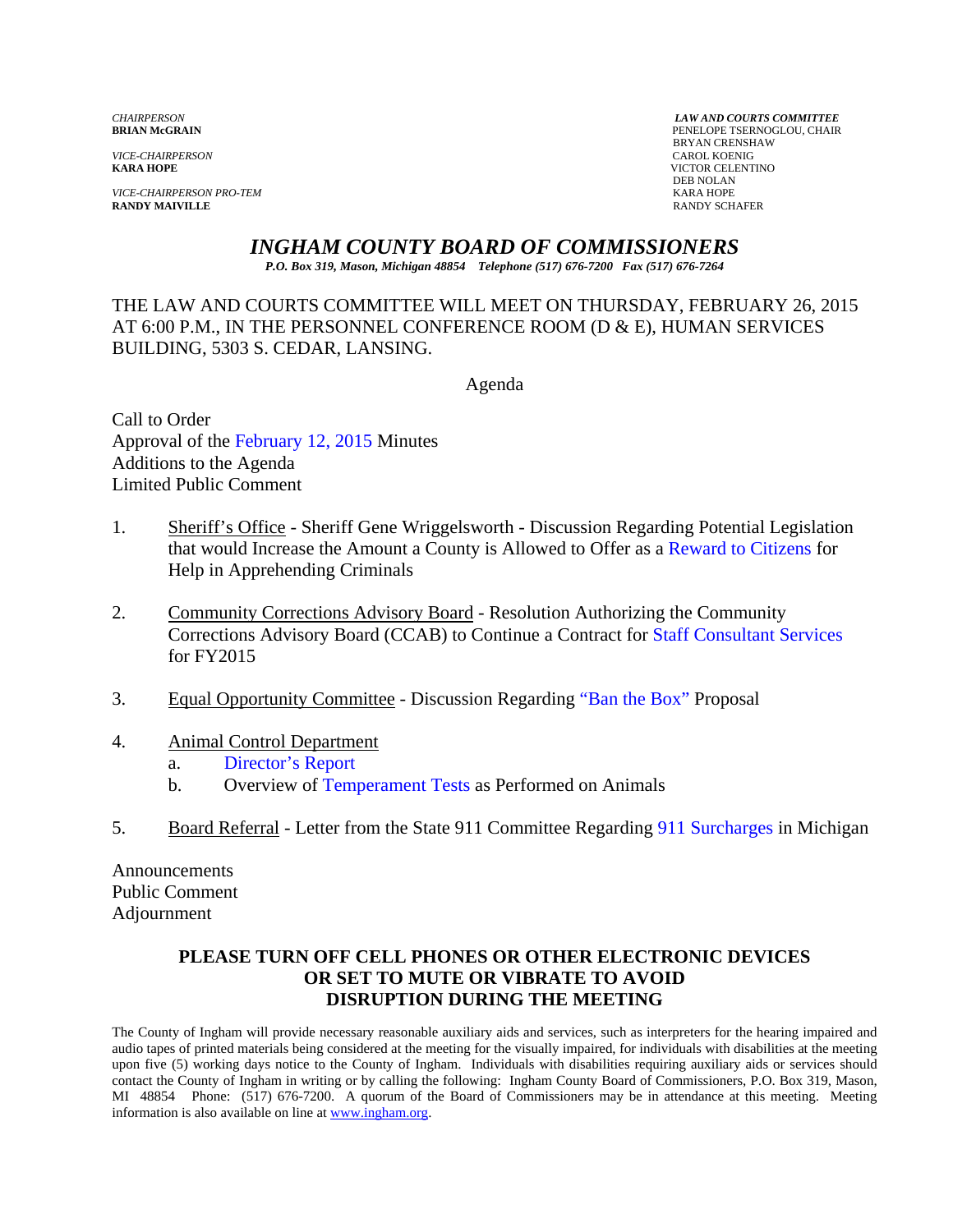#### LAW & COURTS COMMITTEE February 12, 2015 Draft Minutes

<span id="page-1-0"></span>

| <b>Members Present:</b> | Tsernoglou, Crenshaw, Koenig, Celentino, Nolan, Hope and Schafer.                                                        |
|-------------------------|--------------------------------------------------------------------------------------------------------------------------|
| Members Absent:         | None.                                                                                                                    |
| <b>Others Present:</b>  | John Neilsen, Ryan Buck, Maureen Winslow, Shaunna Dunnings, Richard<br>Gentry, Mike Ashton, Katie VanSchoick and others. |

The meeting was called to order by Chairperson Tsernoglou at 6:00 p.m. in Personnel Conference Room "D & E" of the Human Services Building, 5303 S. Cedar Street, Lansing, Michigan.

Approval of the January 29, 2015 Meeting Minutes

#### MOVED BY COMM. CRENSHAW, SUPPORTED BY COMM. HOPE, TO APPROVE THE MINUTES OF THE JANUARY 29, 2015 LAW & COURTS COMMITTEE MEETING.

### THE MOTION CARRIED UNANIMOUSLY.

#### Additions to the Agenda

None.

#### Limited Public Comment

Ryan Buck, Chief Deputy Clerk of the 30th Judicial Circuit Court Clerk's Office, addressed the Committee. Mr. Buck thanked the Committee for allowing him to speak. He stated that he was attending at the request of County Clerk Barb Byrum to encourage the Committee to support Agenda Item No. 1a, the Resolution to Enter into a Service Agreement with Document Restoration Services to Restore Damaged Files for the 30<sup>th</sup> Circuit Court.

Mr. Buck updated the Committee on the history of the locations that the Circuit Court files were house and the incidents of damage that had occurred at those locations. He further stated that there were security concerns at the Annex, but those have since been resolved with the files new location being the interior of the Annex. Mr. Buck stated that there were still concerns over document safety and retention.

Mr. Buck stated that the focus of this resolution was to repair damage to files caused by a flood that was the result of a pipe break in January of 2014. He encouraged the Committee to take action on the issue of finding a proper filing location for the Circuit Court documents.

#### 1. Circuit Court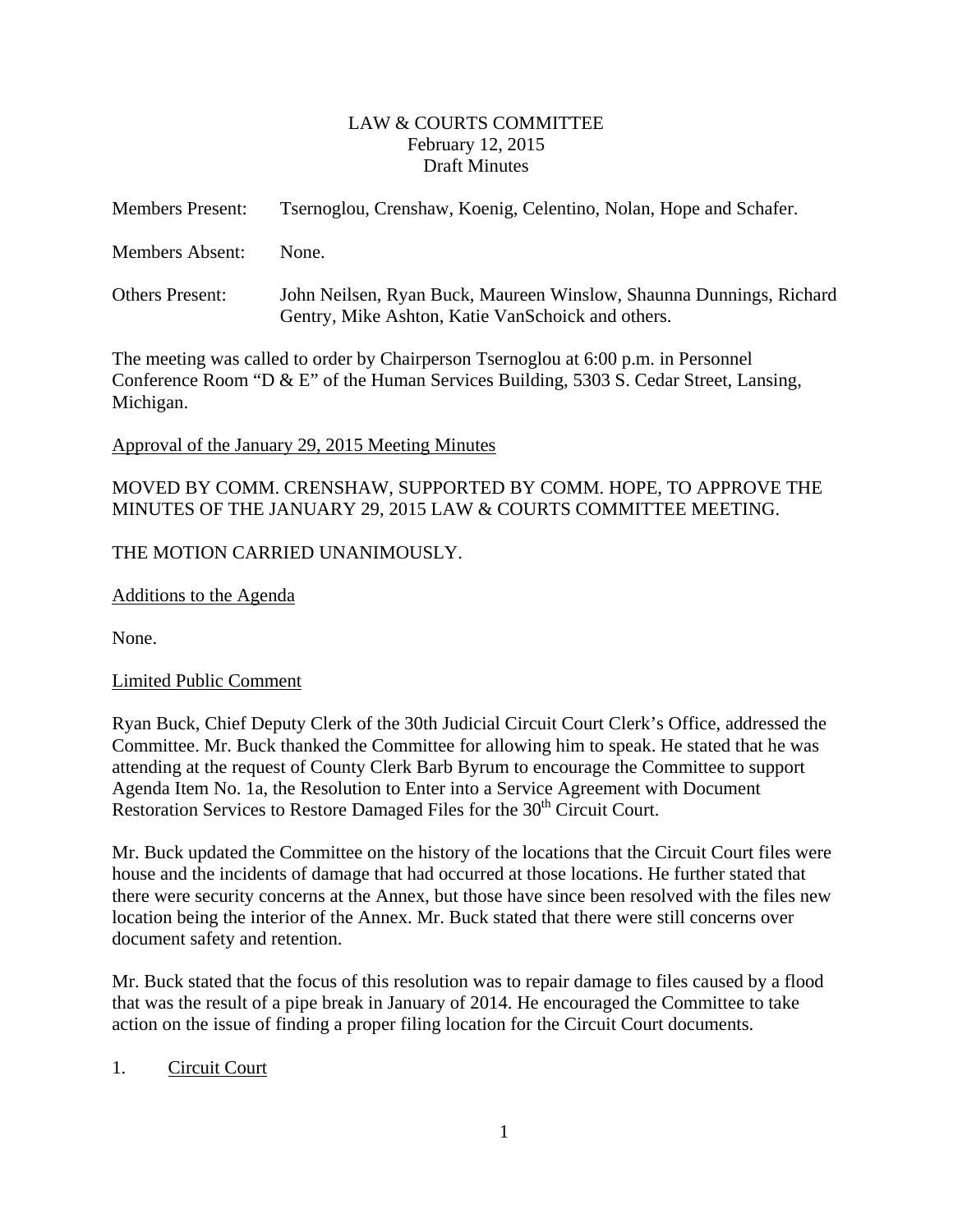a. Resolution to Enter into a Service Agreement with Document Restoration Services to restore damaged files for the  $30<sup>th</sup>$  Circuit Court.

#### MOVED BY COMM. SCHAFER, SUPPORTED BY COMM. CRENSHAW, TO APPROVE THE RESOLUTION TO ENTER INTO A SERVICE AGREEMENT WITH DOCUMENT RESTORATION SERVICES TO RESTORE DAMAGED FILES FOR THE 30TH CIRCUIT COURT.

Shaunna Dunnings, Circuit Court Administrator, addressed the Committee. Ms. Dunnings stated that she had toured the Annex before and after the flood with Clerk Byrum. She further stated that she shared the concerns of Clerk Byrum.

Commissioner Hope asked what had been done in the past to protect the documents.

Ms. Dunnings stated that they had been moved from the garage of the Annex to an interior room.

Commissioner Hope asked what square footage of space was needed to store the documents.

Mr. Buck stated that he did not the exact square footage amount but a large amount of space was needed. He further stated that there was a County wide space utilization study occurring that would help answer that question.

Commissioner Koenig stated that she had toured the Annex and attested to the poor conditions of the Annex. She asked if an estimated cost of storing the files professionally could be provided or if there was a location owned by the County where the files could be stored.

Ms. Dunnings stated that the space utilization study would answer that question.

John Neilsen, Chief Deputy Controller, addressed the Committee. Mr. Neilsen stated that the space utilization study was currently being performed.

Chairperson Tsernoglou asked when the space utilization study would be completed.

Mr. Neilsen stated he did not know of when the study would be completed.

Discussion.

Commissioner Celentino asked if the cost of \$17,885.35 would be taken from the contingency fund and then be reimbursed by the Michigan Municipal Risk Management Authority.

Mr. Neilsen stated that the County would be reimbursed the entire amount aside from \$1,000, which would be taken out of County insurance fund.

Commissioner Schafer stated that he had toured the Drain Commissioner's Office where documents were properly stored. He noted that there was knowledge within the County on how to properly store files.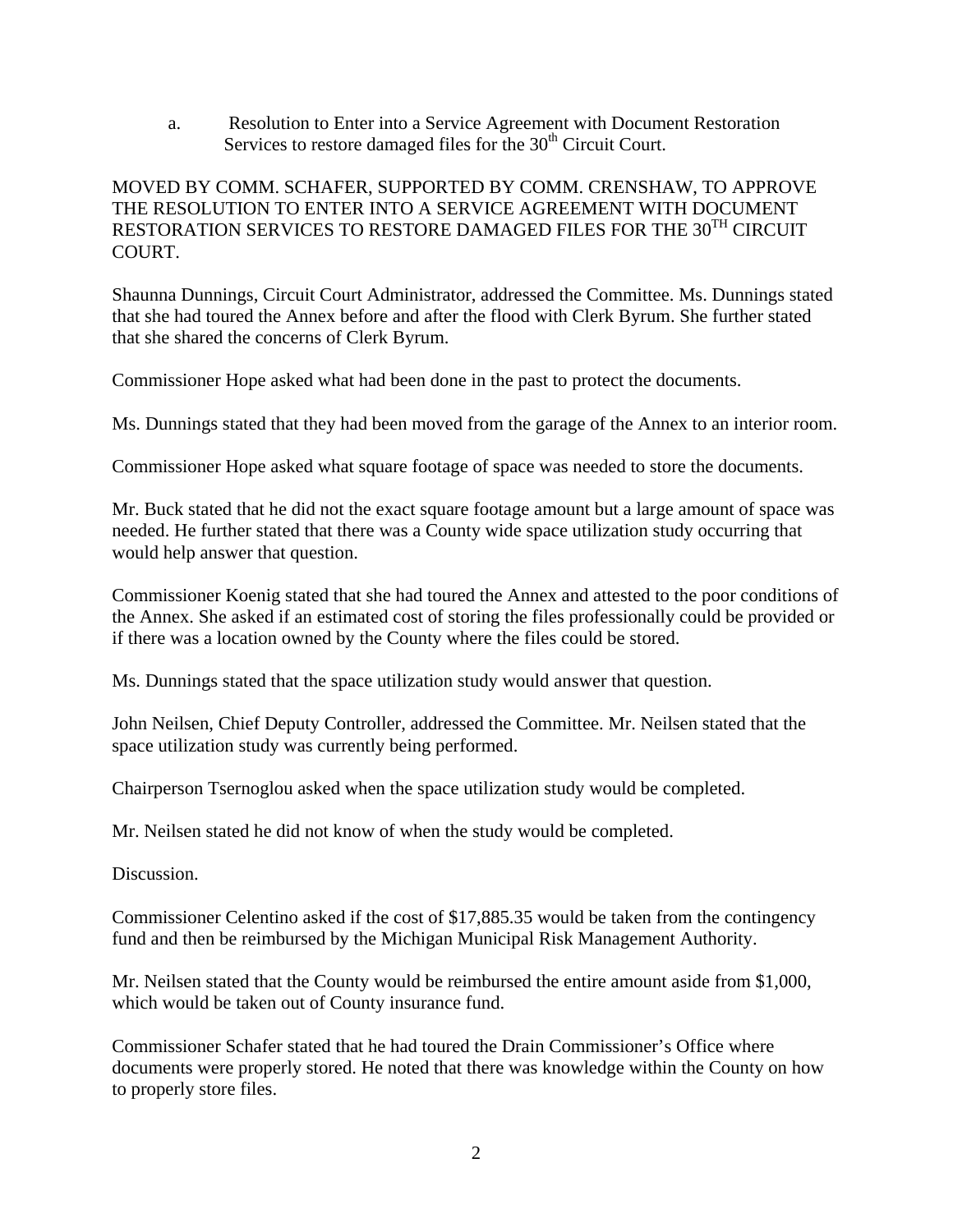Commissioner Hope asked if storing the files digitally had been considered.

Mr. Buck stated that recently, the State Court Administrative Office amended the record retention schedule. He further stated that the retention schedule provided guidance on the storage and preservation of files. Mr. Buck stated that digital retention of files was no permissible. He further stated that back scanning old documents would be very difficult.

Discussion.

Commissioner Nolan asked that Mr. Neilsen email the commissioners the estimated end date of the space utilization study.

Mr. Neilsen stated that he would.

Commissioner Tsernoglou asked how urgent the situation was and how long it would take to move the files.

Mr. Buck stated that it would take days to move the files and even longer to find a new location to keep the files. He further stated that with weather fluctuations, the situation at the Annex could always change. Mr. Buck provided the example of an increase in temperature melting ice on the roof causing a leak.

Discussion.

Commissioner Schafer stated that the Facilities Department should look into sensors to detect temperature changes and humidity.

Chairperson Tsernoglou asked Mr. Neilsen to pass the idea of sensors on to the Facilities Department.

Discussion.

THE MOTION CARRIED UNANIMOUSLY.

1. Circuit Court

b. Discussion Regarding Therapy Dog for Family Court

Maureen Winslow, Deputy Court Administrator, updated the Committee on communication between the Circuit Court and Therapy Dog International regarding scheduling therapy dog visits to the Youth Center once or twice a week. She stated the benefits of therapy dogs on juveniles in the care of the Court. Ms. Winslow stated that all dogs were certified by Therapy Dogs International and handlers would carry a certificate of insurance.

Ms. Winslow stated that the risk management analysis was provided to them recommending that the Youth Center and the County be named as an insured on the certificate of insurance. She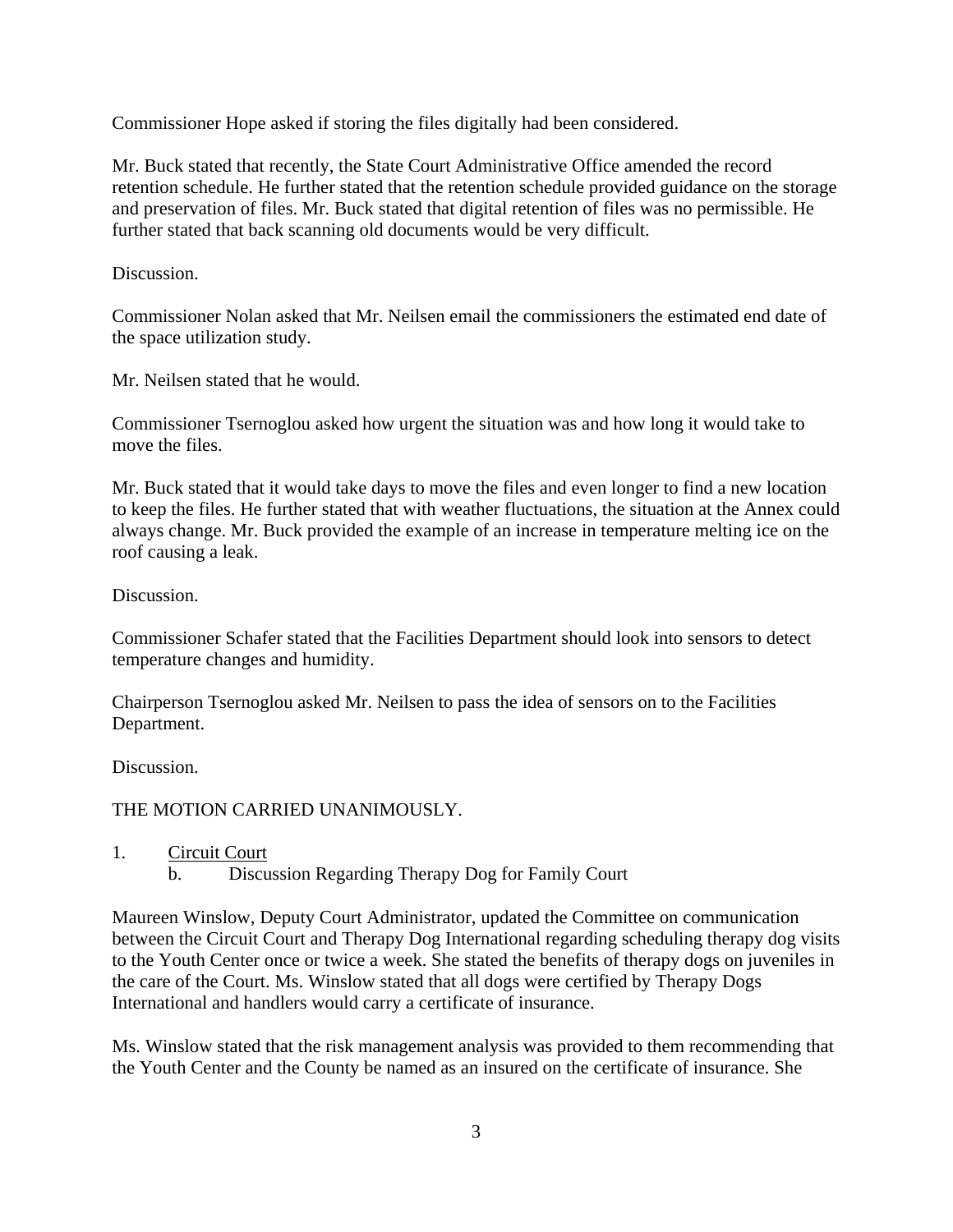further stated that the County Attorney submitted a draft agreement that to Therapy Dogs International that would name the County as an insured. Ms. Winslow stated that Therapy Dogs International declined to consider signing the agreement.

Ms. Neilsen stated that this was a liability issue. He stated that if a dog bit an individual, it could cost the County up to \$150,000. He further stated that Therapy Dogs International was offering to provide services for free.

Commissioner Crenshaw asked whether other vendors had been investigated.

Ms. Winslow stated that they had but to a limited extent.

Discussion.

Commissioner Schafer stated that he would support an agreement between the Circuit Court and Therapy Dogs International without naming the County as an insured. He further stated that he believed that the benefits outweighed the risks.

#### Discussion.

Commissioner Hope asked whether Therapy Dogs International had provided any statistics regarding dogs injuring people.

Ms. Winslow stated that they had not, but had provided two references. She further stated that she was only able to contact one, but that they offered an exceptional review.

Commissioner Hope stated that we also had to consider the behavior of the juveniles as well.

Ms. Winslow stated that the handler was trained how to work with juveniles as well.

Commissioner Koenig asked what services the dogs would provide and how often they would visit.

Richard Gentry, Youth Center Director, addressed the Committee. Mr. Gentry stated that the Youth Center aids a unique population. He stated that the dogs would provide both therapy and positive reinforcement. He further stated that the dog handlers would also provide education and offer information on entering fields involving animals.

Commissioner Koenig stated that she supported the agreement between the Circuit Court and Therapy Dogs International. She asked whether the County had considered getting its own therapy dog.

Ms. Winslow stated that that had been considered but there was a concern that the dog would get in the way rather than aid in some circumstances.

Discussion.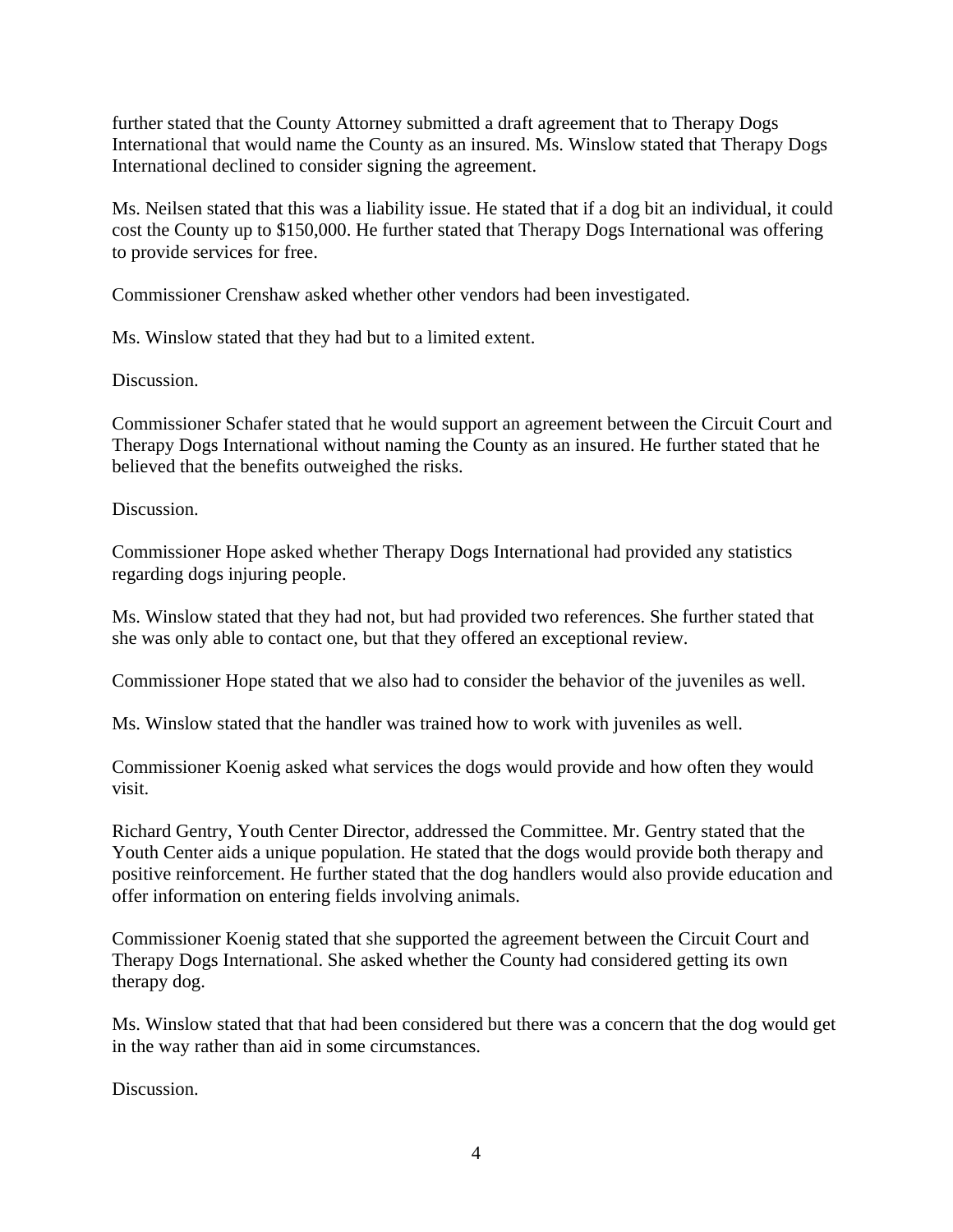Commissioner Crenshaw asked how long of a time period the agreement was for.

Ms. Winslow stated that there was no definitive amount of time that had to be agreed upon.

Mr. Neilsen stated that a formal agreement was not necessary. He further stated that the risk management team and the County Attorney had recommended it and included that the County be named an insured.

Discussion.

MOVED BY COMM. SCHAFER, SUPPORTED BY COMM. HOPE, TO ALLOW THE INGHAM COUNTY CIRCUIT COURT TO ENTER INTO AGREEMENT WITH THERAPY DOGS INTERNATIONAL WITHOUT THE COUNTY BEING NAMED AN INSURED ON THE CERTIFICATE OF INSURANCE.

Commissioner Crenshaw asked if it were possible for the County to purchase insurance.

Mr. Neilsen stated that the County already had insurance and the certificate of insurance from Therapy Dogs International was another layer of protection.

Discussion.

THE MOTION CARRIED UNANIMOUSLY.

2. Sheriff's Office - Resolution Authorizing Contract Amendment four with Securus Technologies for Inmate Debit Service for the Inmate Telephone Calls.

MOVED BY COMM. CRENSHAW, SUPPORTED BY COMM. CELENTINO, TO APPROVE THE RESOLUTION AUTHORIZING CONTRACT AMENDMENT FOUR WITH SECURUS TECHNOLOGIES FOR INMATE DEBIT SERVICE FOR THE INMATE TELEPHONE CALLS.

THE MOTION CARRIED UNANIMOUSLY.

3. Innovation & Technology Department – Resolution to Authorize the Purchase of Twenty-Seven (27) in Car Computer Systems Using the Equipment Revolving Fund for the Ingham County Sheriff's Office.

MOVED BY COMM. SCHAFER, SUPPORTED BY COMM. KOENIG, TO APPROVE THE RESOLUTION TO AUTHORIZE THE PURCHASE OF TWENTY-SEVEN (27) IN CAR COMPUTER SYSTEMS USING THE EQUIPMENT REVOLVING FUND FOR THE INGHAM COUNTY SHERIFF'S OFFICE.

THE MOTION CARRIED UNANIMOUSLY.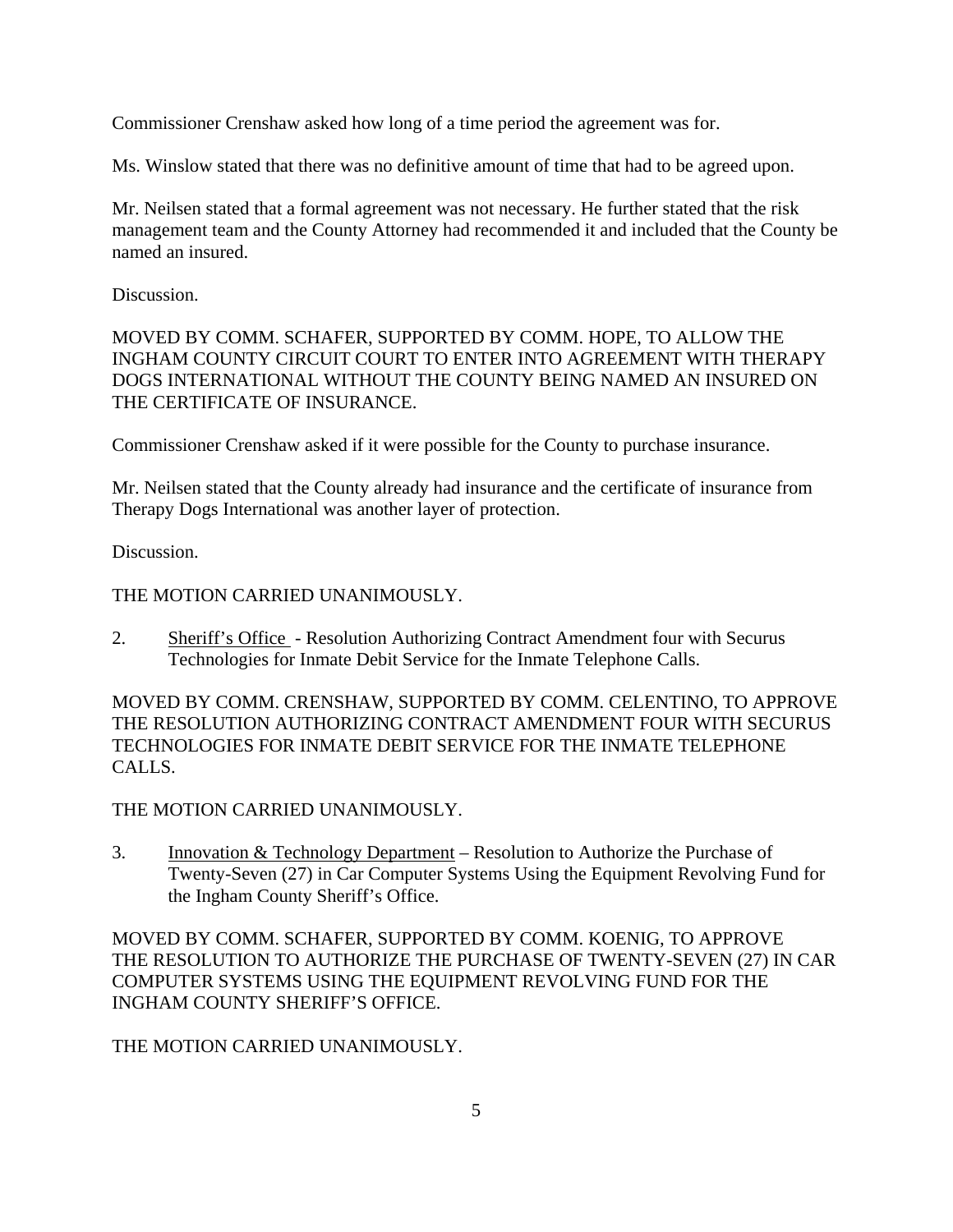Chairperson Tsernoglou asked for an update on the Animal Control website.

Mark Ashton, Chief Information Officer, addressed the Committee. Mr. Ashton stated that the County had been looking into various options to enhance or replace the system.

Commissioner Koenig stated that the current system had been in place for at least five years and had been an ongoing problem. She further stated that Pet Point could be an alternative.

Discussion.

Chairperson Tsernoglou stated that she would like Mr. Ashton to provide an update to the Committee regarding the Animal Control website in four weeks and directed that the item be added to that meeting's agenda accordingly.

Discussion.

Chairperson Tsernoglou asked for an update on faxes.

Mr. Ashton stated that he had been working on it and would be using a 60 day phone trial program through AT&T in order to determine if the problem existed on the telephone-side of the system.

Mr. Ashton stated that he was looking into completely removing the fax system.

Chairperson Tsernoglou thanked Mr. Ashton for his work. She further asked for an update on Granicus.

Mr. Ashton stated that a new vendor would be touring the Board of Commissioners Room in Mason in order to offer other options.

4. Controller's Office - Resolution Establishing Priorities to Guide the Development of the 2016 Budget and Activities of County Staff.

Commissioner Crenshaw stated that under No. 4a, bullet point No. 3, "Parks and Trails Millage" should be changed to "Trails and Parks Millage."

Chairperson Tsernoglou inquired about No. 4b, bullet point No. 2, which had been stricken from the resolution and was stated as, "Implement an independent assessment of the success of the Ingham County Juvenile Justice Programs every 3 years beginning in 2014. Explore the cost benefits of providing a male group home."

Mr. Neilsen stated that it had been stricken due to the fact that there were limited funds and this item and various other new initiatives were placed on hold.

Commissioner Crenshaw asked why No. 4c, bullet point No. 3 existed because the statewide ballot proposal may not pass.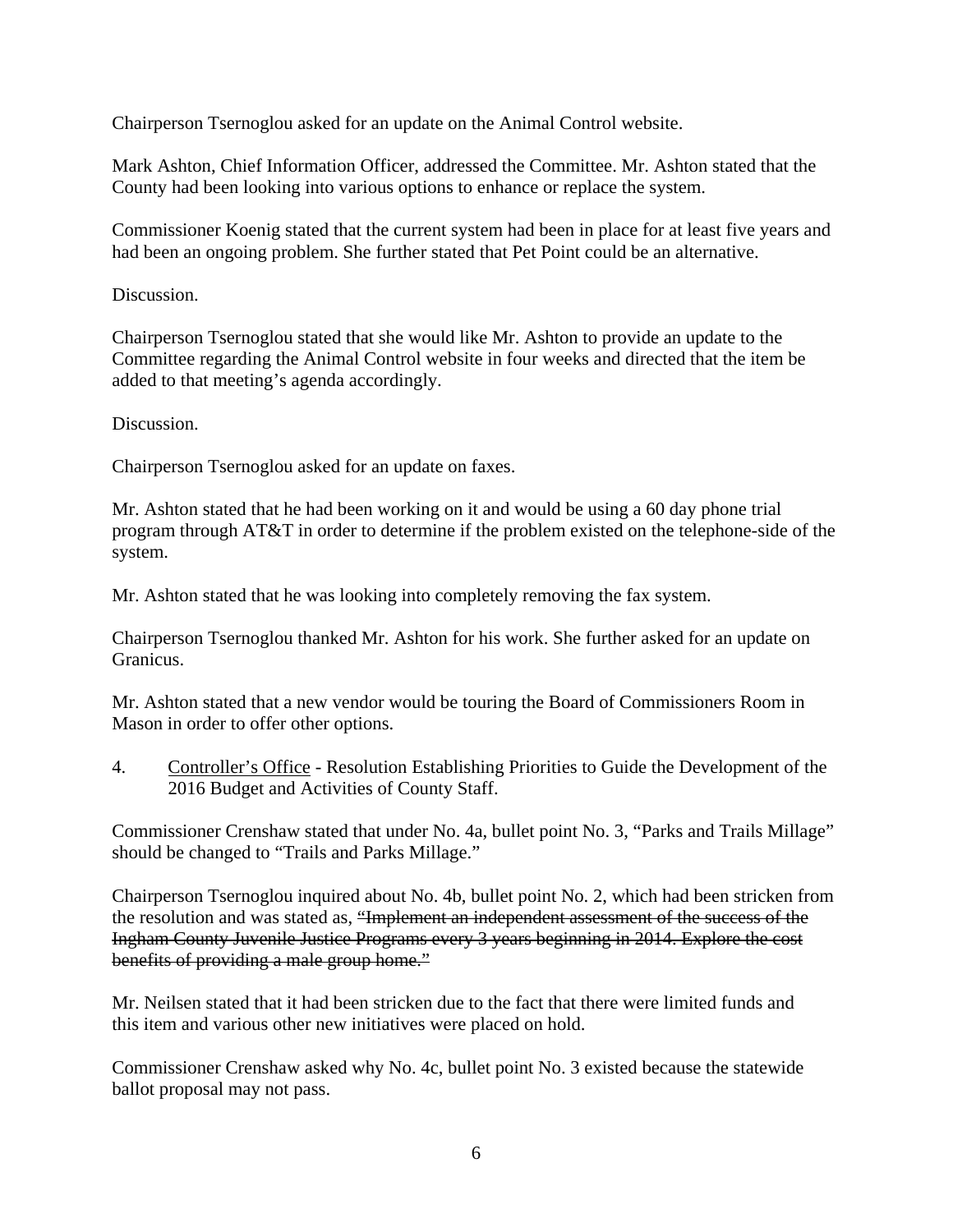Mr. Neilsen stated that they were preparing in the event that it did pass.

Discussion.

Chairperson Tsernoglou inquired about No. 4e, bullet point No. 3, which had been stricken from the resolution and was stated as, "Assess current facility assets to determine current uses and future needs."

Mr. Neilsen stated that it had been crossed out because it was already occuring.

MOVED BY COMM. SCHAFER TO ADD AN ITEM UNDER NO 4B TO BEGIN THE PROCESS OF RESTAFFING SHERIFF'S OFFICE ROAD DEPUTIES TO 2006 LEVELS.

THE MOTION FAILED FOR LACK OF SUPPORT.

MOVED BY COMM. NOLAN, SUPPORTED BY COMMM. KOENIG, TO APPROVE THE RESOLUTION ESTABLISHING PRIORITIES TO GUIDE THE DEVELOPMENT OF THE 2016 BUDGET AND ACTIVITIES OF COUNTY STAFF, AS AMENDED.

THE MOTION CARRIED. **Yeas:** Tsernoglou, Crenshaw, Koenig, Celentino, Nolan and Hope. **Nay:** Schafer. **Absent:** None.

5. Board Referral – Letter from the Michigan Department of Human Services Regarding Child Care Fund Expenditures

Mr. Neilsen stated that it was referred to the Committee as information on the appropriations for 2014 and 2015. He further stated that the appropriations conformed to the budget.

#### Announcements

Mr. Neilsen stated that the FCC had proposed a new rule to cap the rate of intrastate phone calls. He further stated that since February 2014, there had been a cap on interstate phone calls. Mr. Neilsen stated that the new rule would cap the rate of intrastate phone calls at  $25¢$  per minute.

Mr. Neilsen stated that the County collected approximately \$200,000 in revenue from intrastate phone calls. He stated that if the rule were to take effect, the cap would be phased in over a period of two years.

Mr. Neilsen stated that there were provisions allow the County to charge for adequate security.

Discussion.

Public Comment

None.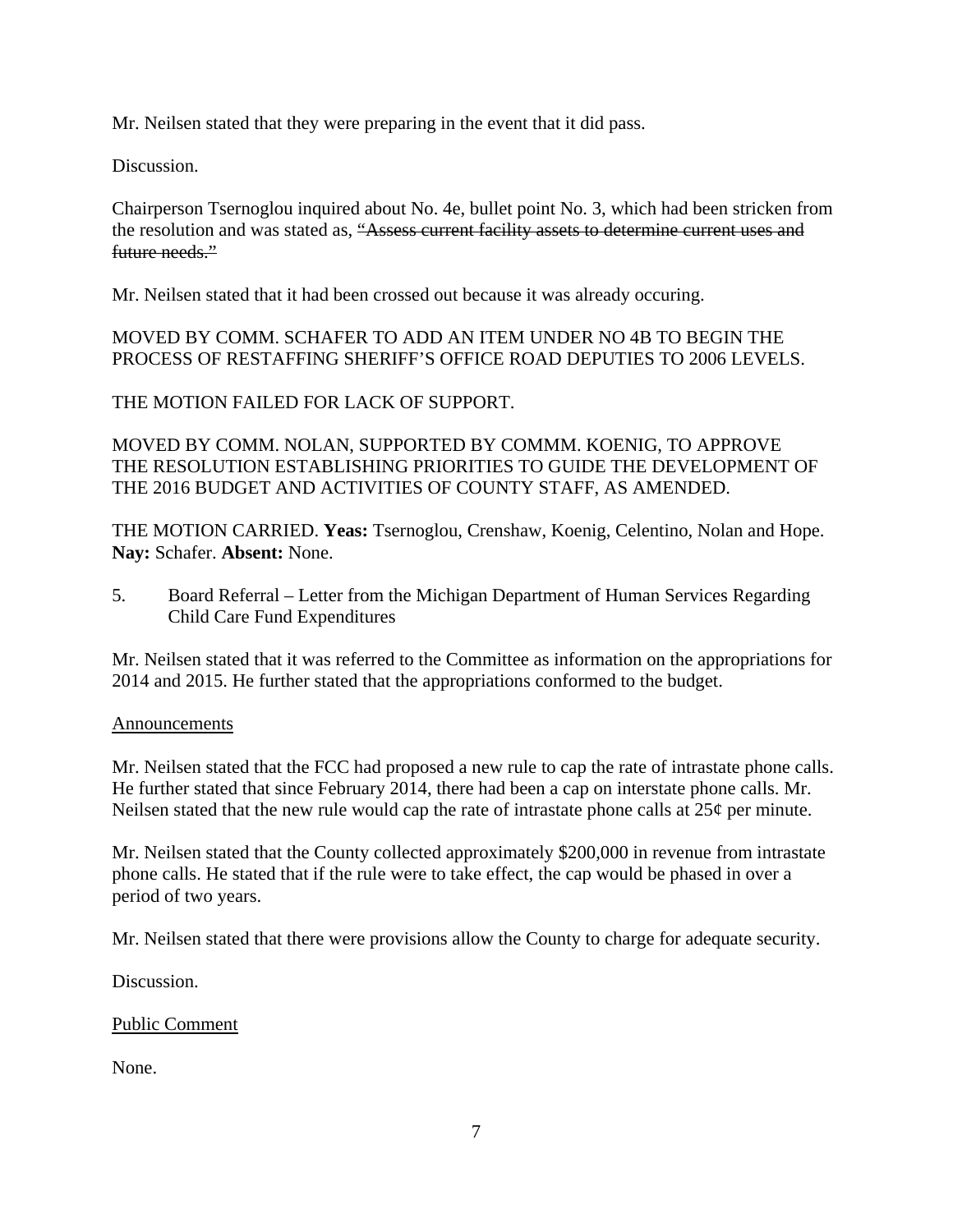# Adjourned

The meeting was adjourned at 7:15 p.m.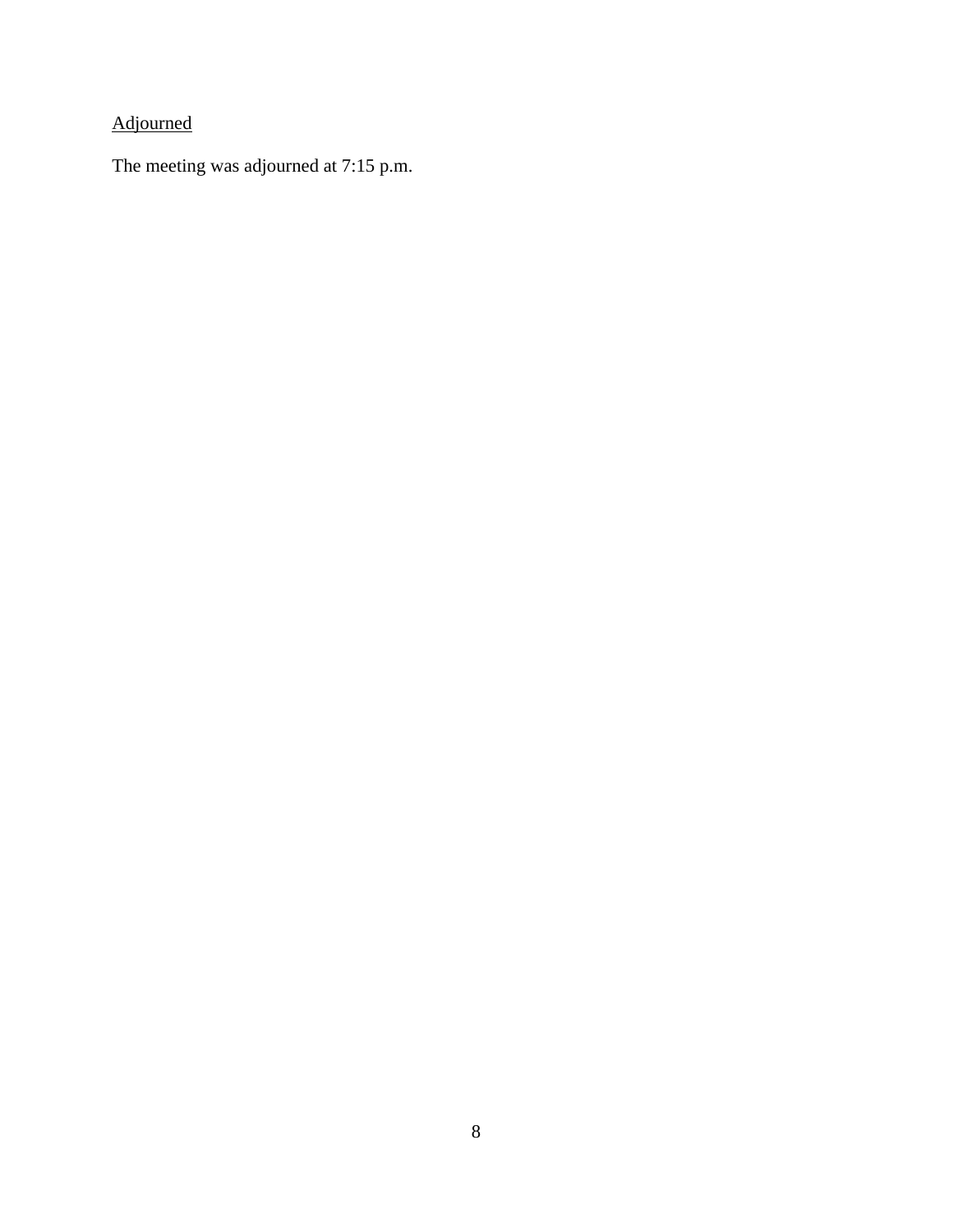# **FEBRUARY 26, 2015 LAW & COURTS AGENDA STAFF REVIEW SUMMARY**

## **RESOLUTION ACTION ITEMS:**

#### **The Chief Deputy Controller is recommending approval of the following resolutions:**

*1. Sheriff's Office - Sheriff Gene Wriggelsworth - Discussion Regarding Potential Legislation that would Increase the Amount a County is Allowed to Offer as a Reward to Citizens for Help in Apprehending Criminals.* 

This is a discussion item to talk about a DRAFT Bill from Representative Cochran's Office to increase the amount of award money that can be offered for the apprehension of suspected criminals. Under current law, counties can only offer rewards for up to \$2,000 for suspected criminals. This figure has not been updated since the 1920's and, adjusting for inflation, that number would be above \$25,000 today. (see attached DRAFT Bill)

*2. Community Corrections Advisory Board - Resolution Authorizing the Community Corrections Advisory Board to Continue a Contract for Staff Consultant Services for FY2015* 

This resolution would authorize entering into a continuation contract with Westaff for CCAB Staff Consultant services from January 1, 2015 through December 31, 2015 in an amount not to exceed \$45,411.

The Staff Consultant services provide the CCAB Manager with assistance to carry out daily operations of the Community Corrections Office. This includes direct gatekeeper services for all PA511 funded residential services, assistance with residential placements from the District Courts, and manages the COMPUS database for PA511 programs. This position also collects, maintains, and distributes a variety of criminal justice system data to more effectively manage local corrections resources.

Staff Consultant services also make possible the undertaking of projects designed to enhance and monitor CCAB funded service and treatment programs, provide the in-jail CBT education programing, and Women Achieving Success Workshops for probationers and parolees. Sufficient funds are available for this purpose in the 2015 approved Community Corrections budget. (see attached memo for details)

### *3. Equal Opportunity Committee (EOC) – "Ban the Box" Presentation*

A presentation will be conducted by the EOC on their Proposal for Ingham County to Adopt "Ban the Box Policies." (see attached background memo)

- *4. Animal Control Department*
	- *a. Director's Report*
	- *b. Overview of Temperament Tests as Performed on Animals*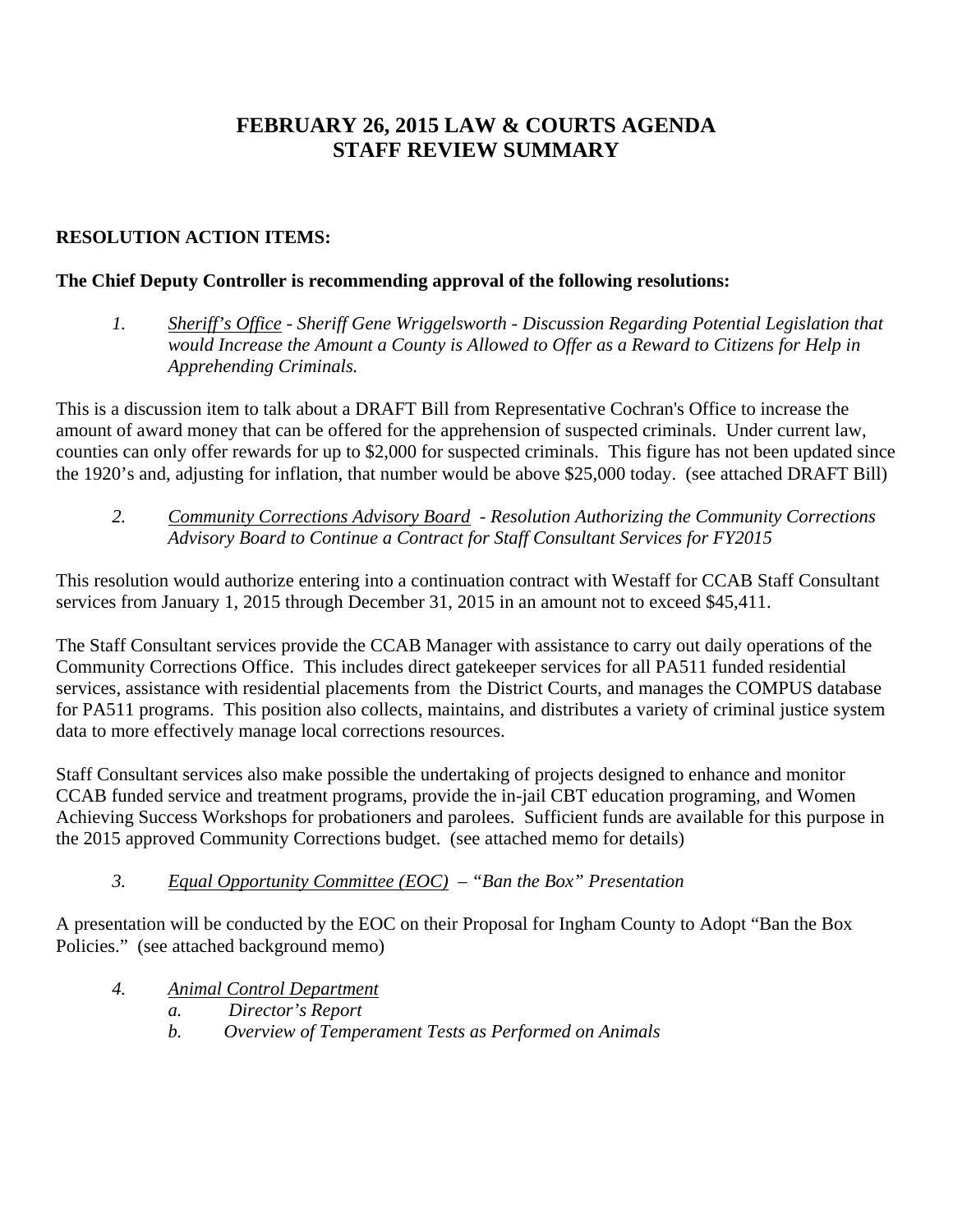Criminal procedure; other; authority of counties to offer reward for information leading to an arrest and conviction; increase maximum reward. Criminal procedure: other; Criminal procedure: arrests

A bill to amend 1927 PA 175, entitled "The code of criminal procedure," by amending section 19 of chapter XVI (MCL 776.19).

THE PEOPLE OF THE STATE OF MICHIGAN ENACT:

#### CHAPTER XVI

Sec. 19. The board of supervisors COMMISSIONERS OF A COUNTY is  $\overline{2}$ 3 hereby authorized to offer and pay out of the general fund of the county not to exceed 2,000 dollars MORE THAN \$20,000.00 as a reward 4 5 for the arrest and conviction, or for information leading to the 6 arrest and conviction, of any person or persons having committed a 7 crime within the county or having escaped from any penal 8 institution therein: Provided, That the WITHIN THE COUNTY. 9 (2) THE powers granted hereby-IN THIS SECTION may be exercised by the finance committee of the board of supervisors-COMMISSIONERS 10

OF A COUNTY when said-THE board of supervisors-COMMISSIONERS OF THE 11

**ALGISLATIVE LIREAL**  $00862'15$ 

TLG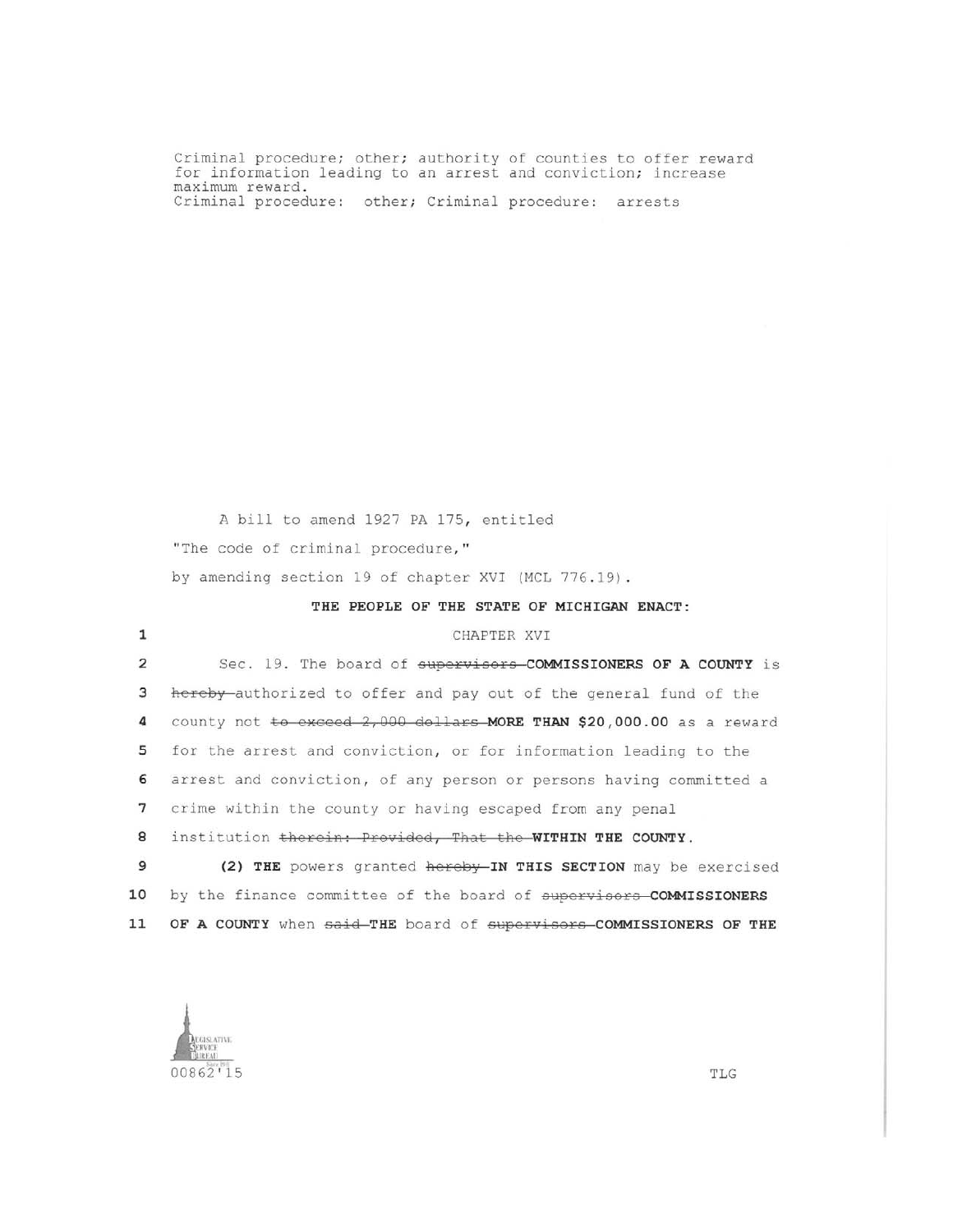- 1 COUNTY is not in session.
- Enacting section 1. This amendatory act takes effect 90 days  $\overline{a}$

 $\overline{c}$ 

3 after the date it is enacted into law.



 $\operatorname{{\bf TLG}}$ 

Final Page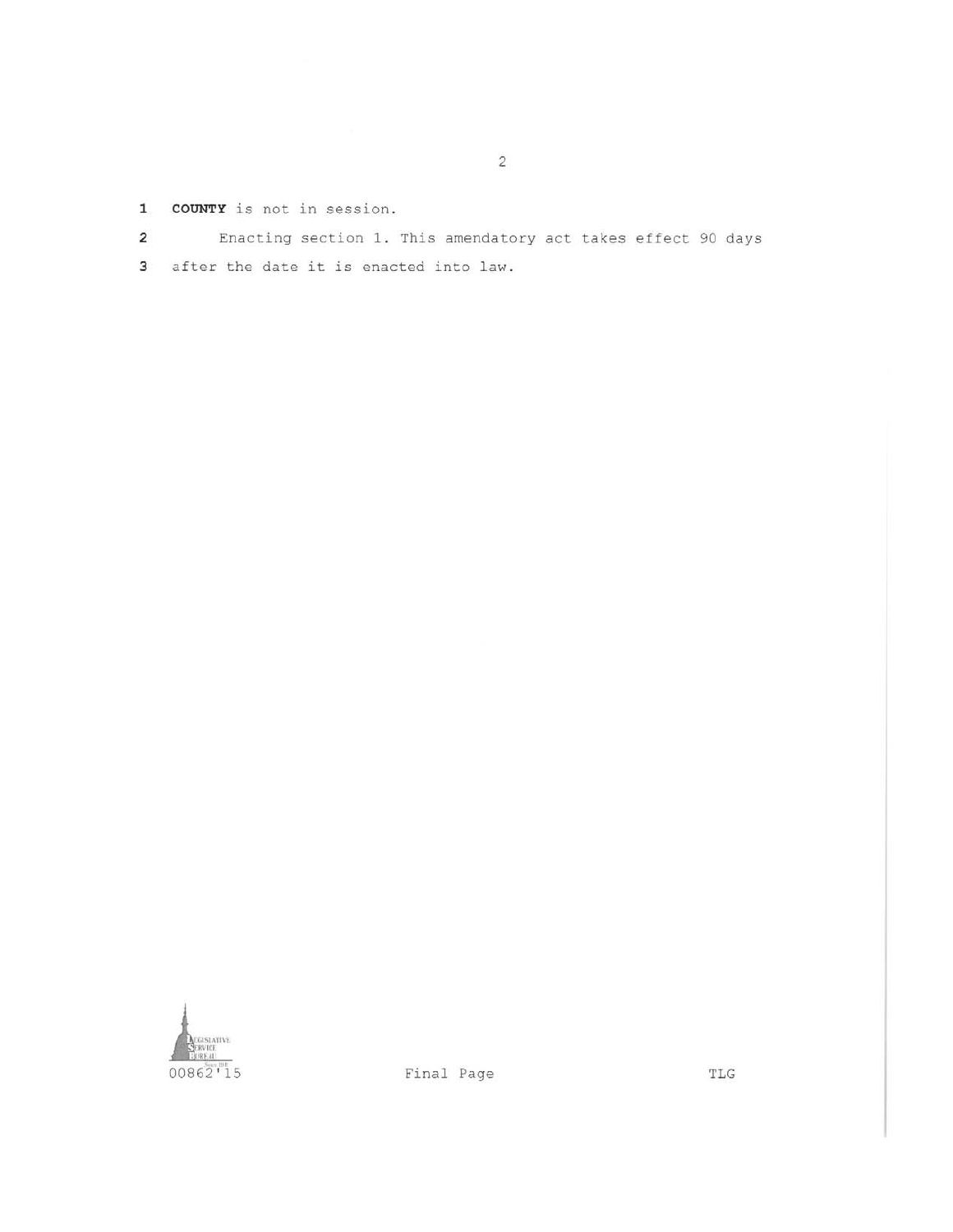#### **Agenda Item 2**

<span id="page-12-0"></span>

| TO:   | Law & Courts and Finance Committees               |
|-------|---------------------------------------------------|
| FROM: | Mary Sabaj, Community Corrections Manager         |
| DATE: | February 17, 2015                                 |
| RE:   | <b>CCAB Staff Consultant Services for FY 2015</b> |

This resolution approves entering a contract with the current vendor, Westaff, to provide contract services for the CCAB Staff Consultant position for FY2015. This position is a 30 hour per week position with 3 weeks of unpaid vacation and no paid holidays. The hourly rate reflects a 1% negotiated increase for Westaff contract services.

The calculation for the contract is as follows:

49 weeks x 30 hours/week less 54 holidays  $= 1,416$  total hours 2014 hourly pay rate of  $$31.19 + 2.8\%$  (1.028) = \$32.07 per hour Westaff Rate:  $$6.82$  per hour + Consultant Rate:  $$25.25/h$ our =  $$32.07$  $$32.07 \times 1,416 = $45,411$ 

CCAB staff services are supplemented by State of Michigan – Office of Community Alternatives and City of Lansing grant funds that amount to \$18,240, resulting in the actual cost of staff consultant services to the County of \$27,171.

The total cost of the contract will not exceed \$45,411. Funds are in the approved 2015 Community Corrections budget.

Staff Consultant services provide the CCAB Manager with assistance to carry out daily operations of the Community Corrections Office. The Staff Consultant position directly provides gatekeeper services for all PA511 funded residential services, assists with residential placement the District Courts and manages the COMPUS database for PA511 programs and collects, maintains and distributes a variety of criminal justice system data. This data makes it possible to more effectively manage local corrections resources.

Staff Consultant services also makes possible the undertaking of projects designed to enhance and monitor CCAB funded service and treatment programs, provide the in-jail CBT Education program, Women Achieving Success Workshops for probationers and parolees.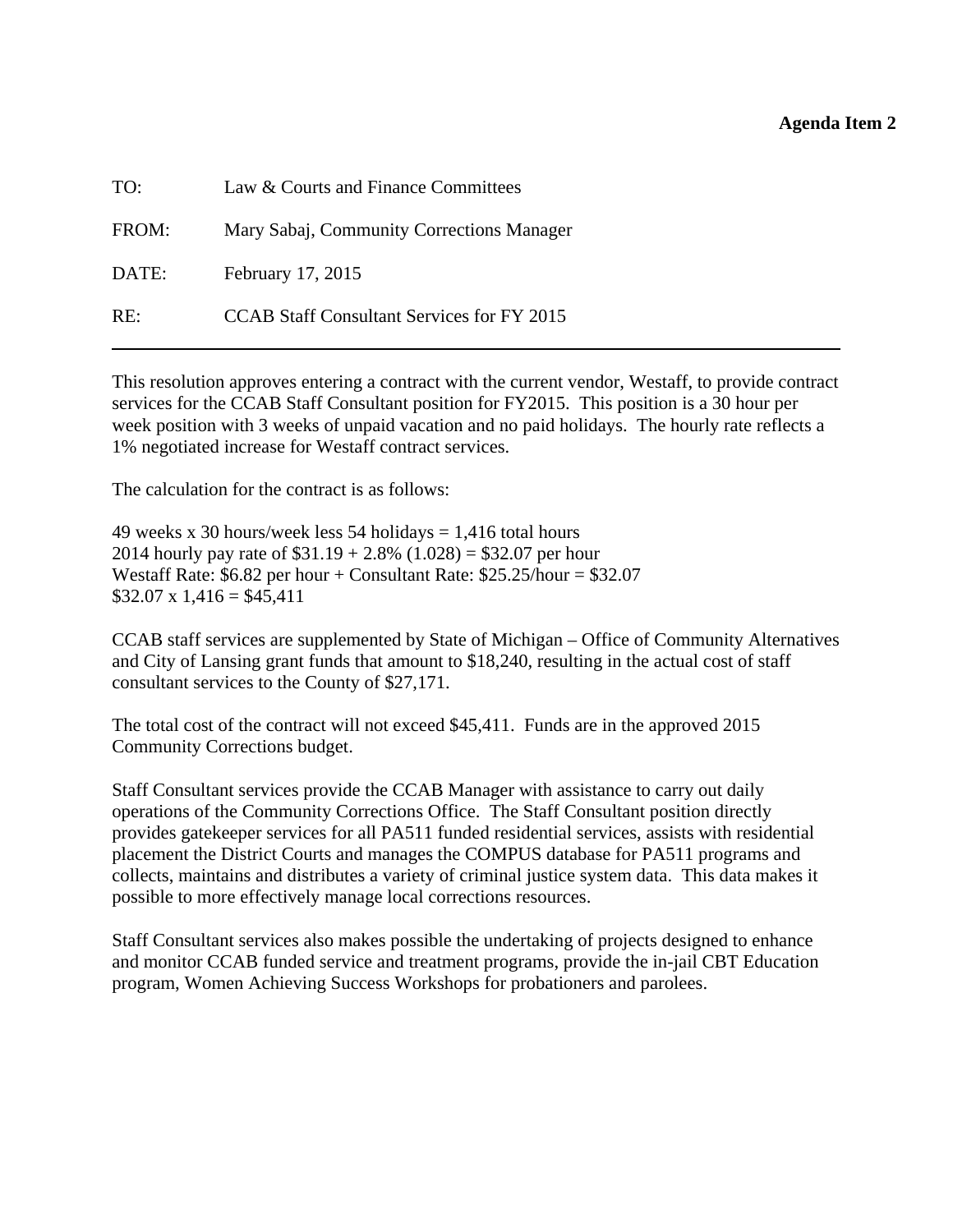Introduced by the Law & Courts and Finance Committees of the:

#### INGHAM COUNTY BOARD OF COMMISSIONERS

#### **RESOLUTION AUTHORIZING THE COMMUNITY CORRECTIONS ADVISORY BOARD (CCAB) TO CONTINUE A CONTRACT FOR STAFF CONSULTANT SERVICES FOR FY2015**

WHEREAS, the Ingham County Commissioners authorized funds in the FY2015 budget to continue a contract for CCAB staff consultant services; and

WHEREAS, the current contract period authorized services through December of 2014; and

WHEREAS, the Westaff has agreed to serve as the contractor for these services at the negotiated rate of 21.3%; and

WHEREAS, the CCAB Staff Consultant position is three-quarter time for a total of 1,416 hours annually at the 2015 hourly rate of \$32.07 per hour with no paid holidays and three weeks of unpaid vacation time resulting in a total cost of \$45,411 for 2015; and

WHEREAS, State of Michigan – Office of Community Alternatives and City of Lansing grant funds also reduce the cost of Staff Consultant services to the County by \$18,240 resulting in an actual cost to the County of \$27,171 for 2015.

THEREFORE BE IT RESOLVED, that the Ingham County Board of Commissioners does hereby approve entering a contract with Westaff for CCAB Staff Consultant services from January 1, 2015 through December 31, 2015 in an amount not to exceed \$45,411.

BE IT FURTHER RESOLVED, that the contract funds will come from the 2015 approved Community Corrections budget.

BE IT FURTHER RESOLVED, that the Chairperson of the Board of Commissioners is authorized to sign any necessary contracts and/or subcontracts consistent with this resolution subject to approval as to form by the County Attorney.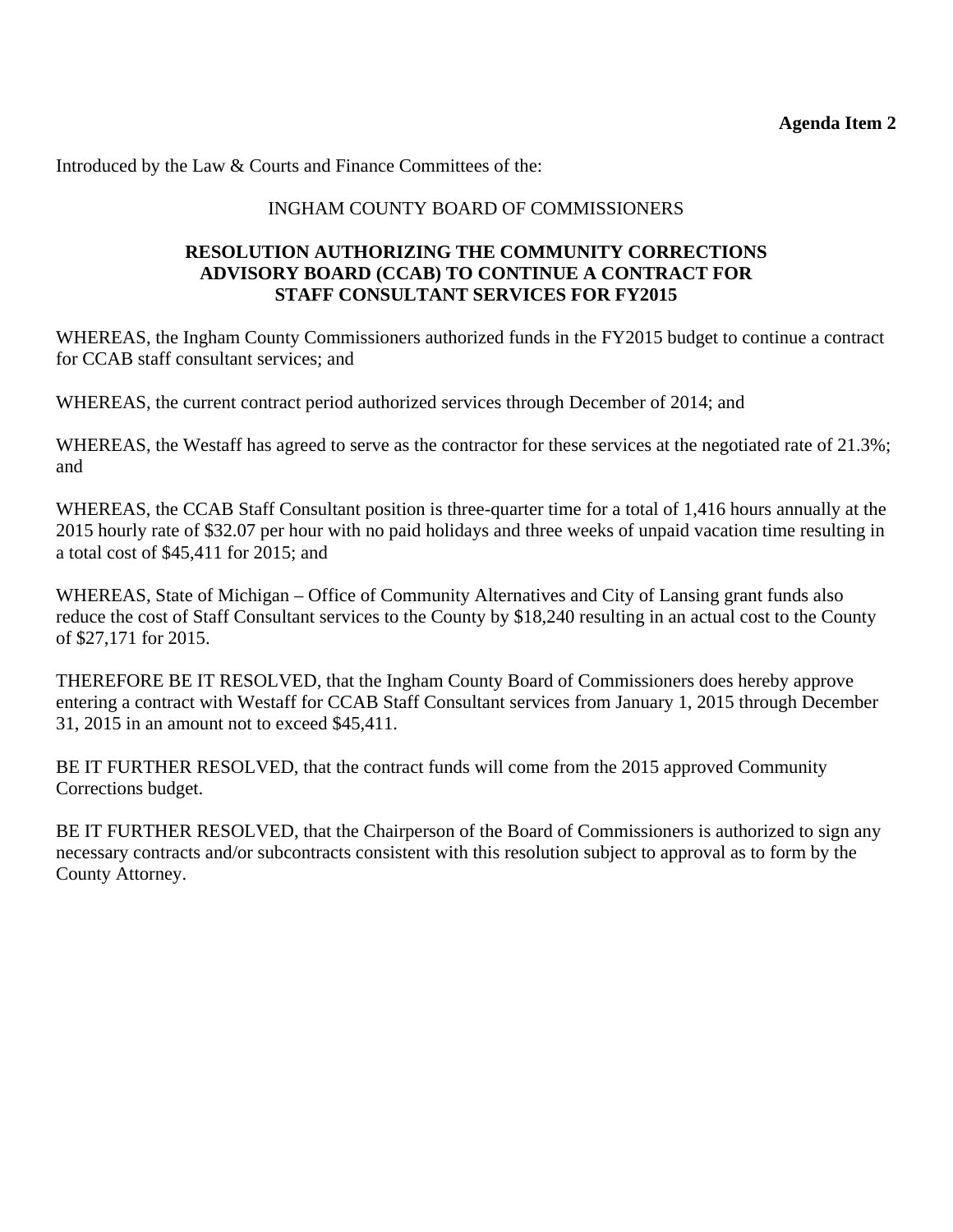<span id="page-14-0"></span>**TO:** LAW AND COURTS **FROM:** EQUAL OPPORTUNITY COMMITTEE **SUBJECT:** BAN THE BOX INITIATIVE PROPOSAL **DATE:** FEBRUARY 17, 2015

#### **PROPOSAL FOR INGHAM COUNTY TO ADOPT "BAN THE BOX POLICIES"**

Nationwide, almost 100 cities and counties- including Detroit, Kalamazoo, East Lansing, and Muskegon County- have now taken the critical step of removing unfair barriers to employment in their hiring policies. Widely known as "ban the box," these fair-hiring initiatives typically remove the question on the job application about an individual's conviction history and delay the background back inquiry until later in the hiring process.

Today, with the addition of Delaware, Illinois, Nebraska and New Jersey in 2014, there are a total of thirteen states representing nearly every region of the country that have adopted policies-California (2013, 2010), Colorado (2012), Connecticut (2010), Delaware (2014), Hawaii (1998), Illinois (2014, 2013), Maryland (2013), Massachusetts (2010), Minnesota (2013, 2009), Nebraska (2014), New Jersey (2014), New Mexico (2010), and Rhode Island (2013). In a 2011 National Employment Law Project (NELP) report, it was estimated that 65 million Americansor one in four adults- have a criminal record that may show up on a routine background check report. Using updated information, NELP now estimates that 70 million Americans- still one in four adults- have a criminal record.

At the same time that the number of workers with criminal records have risen, the background check industry has expanded and overall, more employers are now using background checks as an employment screen more than ever before. Cities and counties have begun to recognize the devastating impact of these trends and taken steps to remove barriers to employment for qualified workers with criminal records, specifically by removing conviction history questions from job applications-a reform commonly known as "ban the box."

Endorsing the value of a policy that allows workers to be judged on their merits, not on an old or unrelated conviction, the U.S. Equal Employment Opportunity Commission issued a revised guidance in April 2012 on the use of arrest and conviction records in employment under Title VII of the Civil Rights Act of 1964. Additionally, the Obama Administration's My Brother's Keeper Task Force also gave the movement a boost when it endorsed hiring practices "which give applicants a fair chance and allows employers the opportunity to judge individual job candidates on their merits."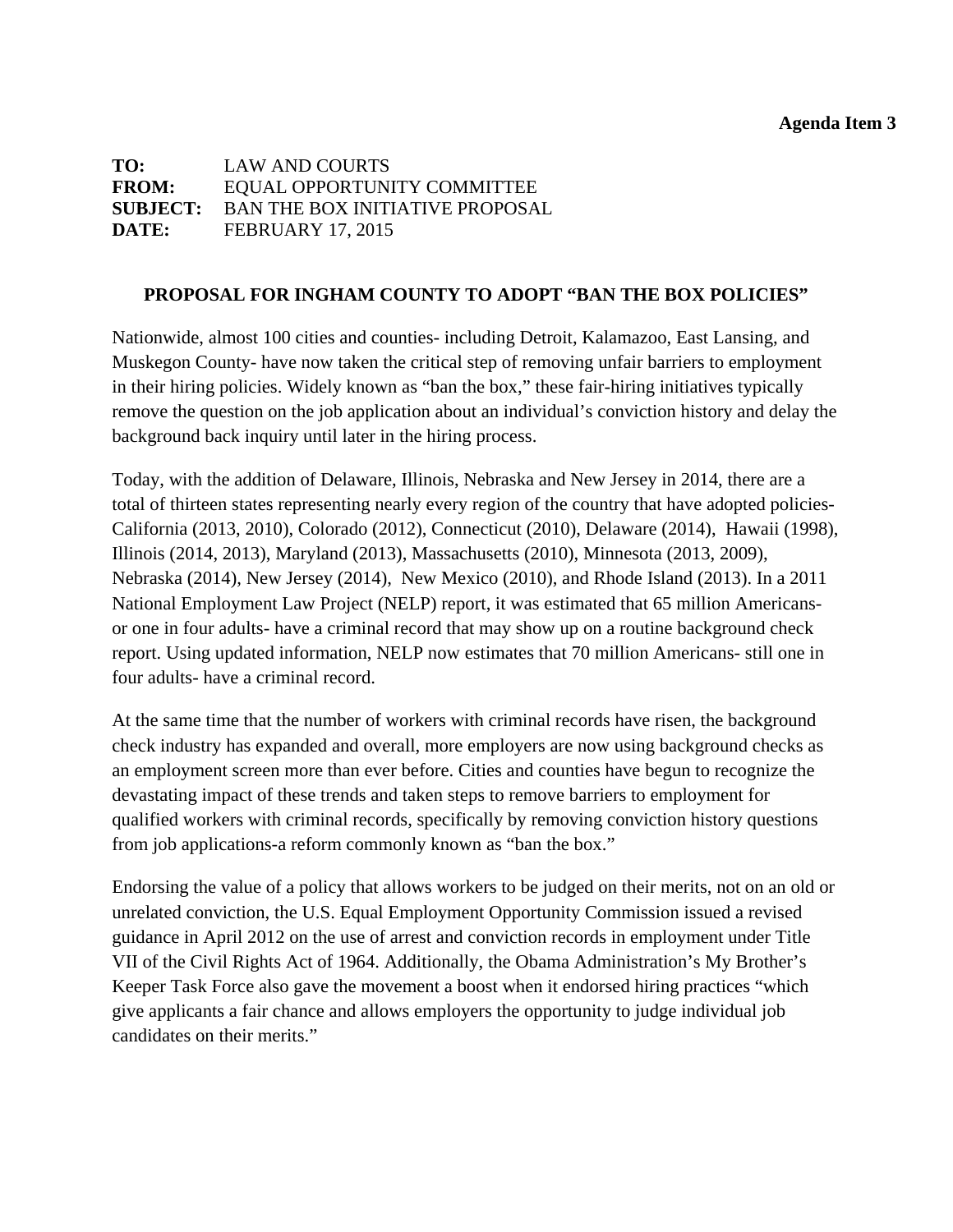Citing public safety benefits and supporting economic viability, policymakers have included fair choice hiring reform as part of a more comprehensive effort. For example, jurisdictions have also adopted hiring policies modeled on the EEOC guidance that require the employer to demonstrate that the criminal records restrictions are directly related to the job and that applicants are individually assessed for the position.

### **Recommended Action**

Considering this data and the current initiatives underway, we are recommending that Ingham County:

- 1. "Ban the Box" on the Human Resources Employment Application;
- 2. Incorporate 'background check' EEOC criteria into the Ingham County EOC Plan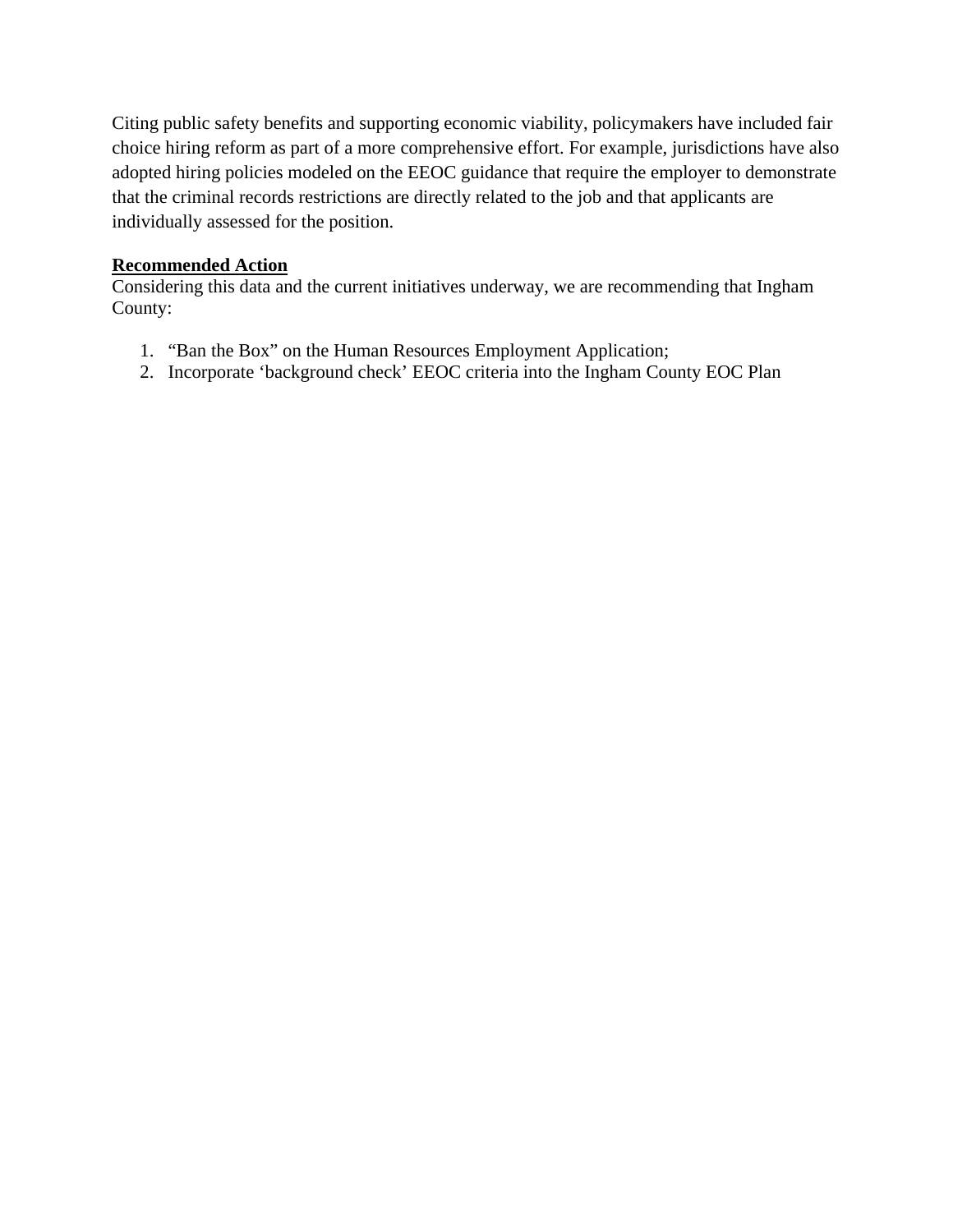#### **Law & Courts Committee February 26th, 2015 Animal Control Director's Report**

#### <span id="page-16-0"></span>**I. Announcements & Updates**

- a. The Department is in the final stages of hiring for the new Vet Tech position.
- b. The Department's part time dispatcher, Brenda Mills, is transferring to the Human Resources Department and the Department is in the process of filling the open position. Animal Control will miss Ms. Mills and we wish her the best of luck at her new position.
- c. Animal Control Officers have been attending In-Service Training classes provided by the Ingham County Sheriff's Department during the months of January and February. These classes aim to raise the level of awareness and professionalism within our ranks.
- d. Animal Control Officers will be attending Shotgun Qualifications on February 25th. Officers will now attend annual qualifications to maintain currency and proficiency and a new policy and procedure will be implemented to include a comprehensive guide with excerpts taken from the AVMA Guidelines for Euthanasia, 2013 Edition.
- e. The Department recently held a meeting open to all members of the Foster Program. The purpose of the meeting was to obtain feedback in reference to the program while policies and procedures were being developed. Work continues on the program.
- f. A meeting between Animal Control and MIS was conducted on 2/13/15. The meeting created dialogue between both departments and the Animal Control software vendor which created fixes to providing a constant feed of animal photos at the Animal Shelter. Staff concluded that an entire replacement of the Animal Control software program "Multi-Ops" was not required at this time.
- g. The National Animal Control Association will conducting their on site portion of their shelter program evaluation during the week of April 20th thru 24th. NACA will be providing a comprehensive report pertaining to shelter activities.
- h. The Department was subject to a surprise inspection by MDARD on January 23<sup>rd</sup>, 2015 and is completing work on deficient areas. MDARD noted unused water down spouts, areas of unsealed concrete and sections of exposed wood. MDARD also requested and was provided information pertaining to foster activities. The Department has not received a follow up and/or additional correspondence from MDARD as of February  $17<sup>th</sup>$ , 2015.

### **II. Statistics – January - 2015**

- a. Animals Intakes/Outcomes (Spreadsheet)
- b. Animals currently in the shelter & foster as of 2-17-2015
	- 1.  $\text{Dogs}-42$ 
		- 2.  $\text{Cats} 60$
		- 3. Goat 1
		- 4. Petco/Pet Supplies Plus 4
		- 5. Foster  $-69$
		- 6. Total  $-176$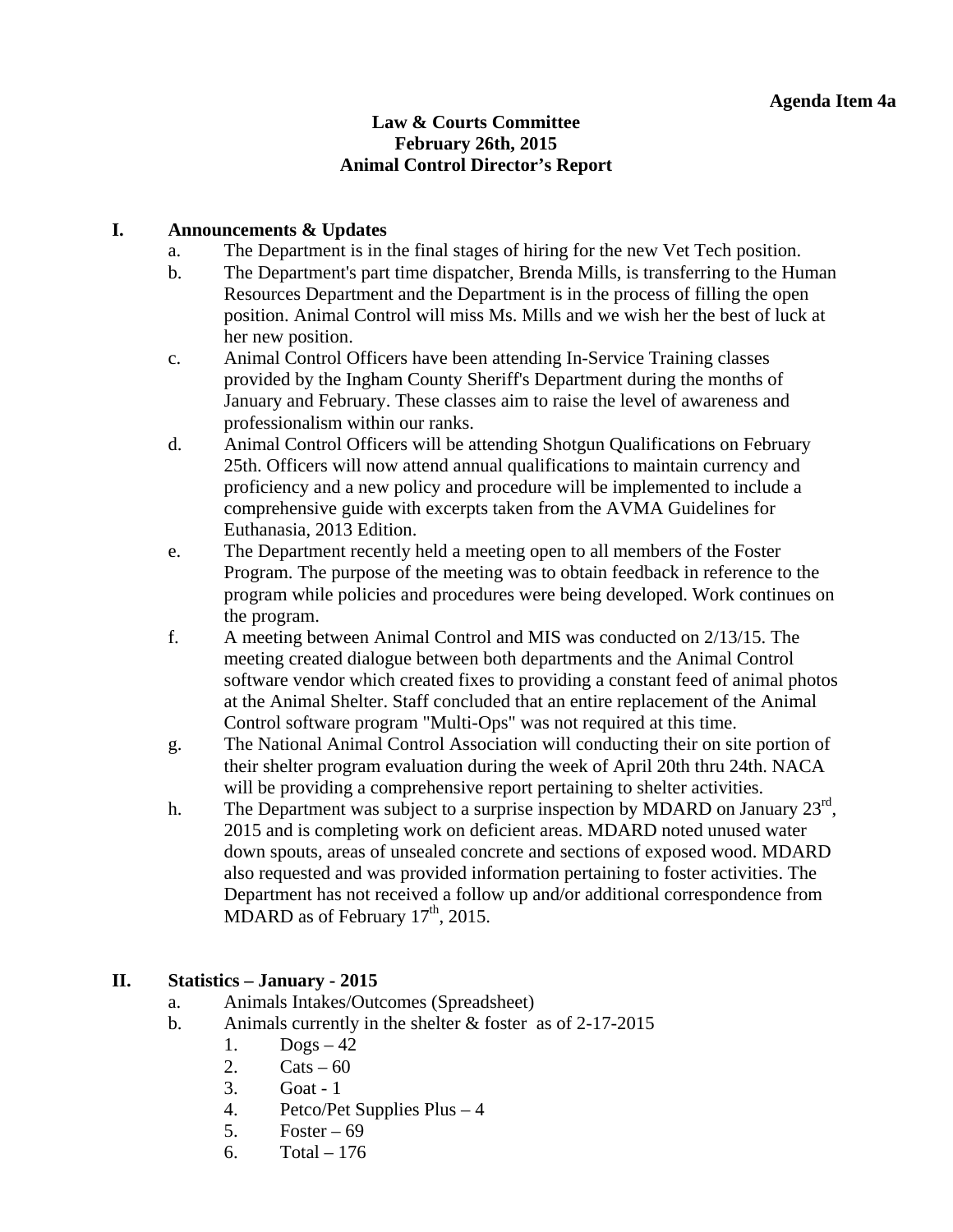- c. Adoptions for January 2015 85
- d. Licenses Sold for January 2015 667

#### **III. Items for Discussion with the Animal Control Advisory Committee**

- a. Weapons (Shotgun) use Policies/Procedures/Protocols
- b. Michigan Department of Agriculture's December 22nd, 2014 correspondence.

#### **IV. Upcoming Events**

- a. "Big Mutt Madness" will start on March  $1<sup>st</sup>$ , 2015. The first 40 large dog adoption fees will be \$30.00 per dog. This event was made possible by anonymous donor in our community.
- b. The Michigan State University Veterinary Medicine Club will be sponsoring a "Spring Cleaning Day" on Saturday March 20th. The Club will be providing grooming of large shelter dogs in conjunction with "Big Mutt Madness".
- c. The ICAC Community Outreach Center will offer a free rabies vaccination clinic on March  $6<sup>th</sup>$ , 2015 from noon until 4pm.
- d. The Department's Humanitarian Awards will be held on March  $26<sup>th</sup>$ , 2015 at the Kellogg Center.
- e. The "Woofer Walk and 5k Run" will be on May 16th at Michigan State University.
- f. The Department will be participating in the Michigan Humane Society's "Meet Your Best Friend at the Zoo" adoption event at the Detroit Zoo on May 15th and 16th, 2015.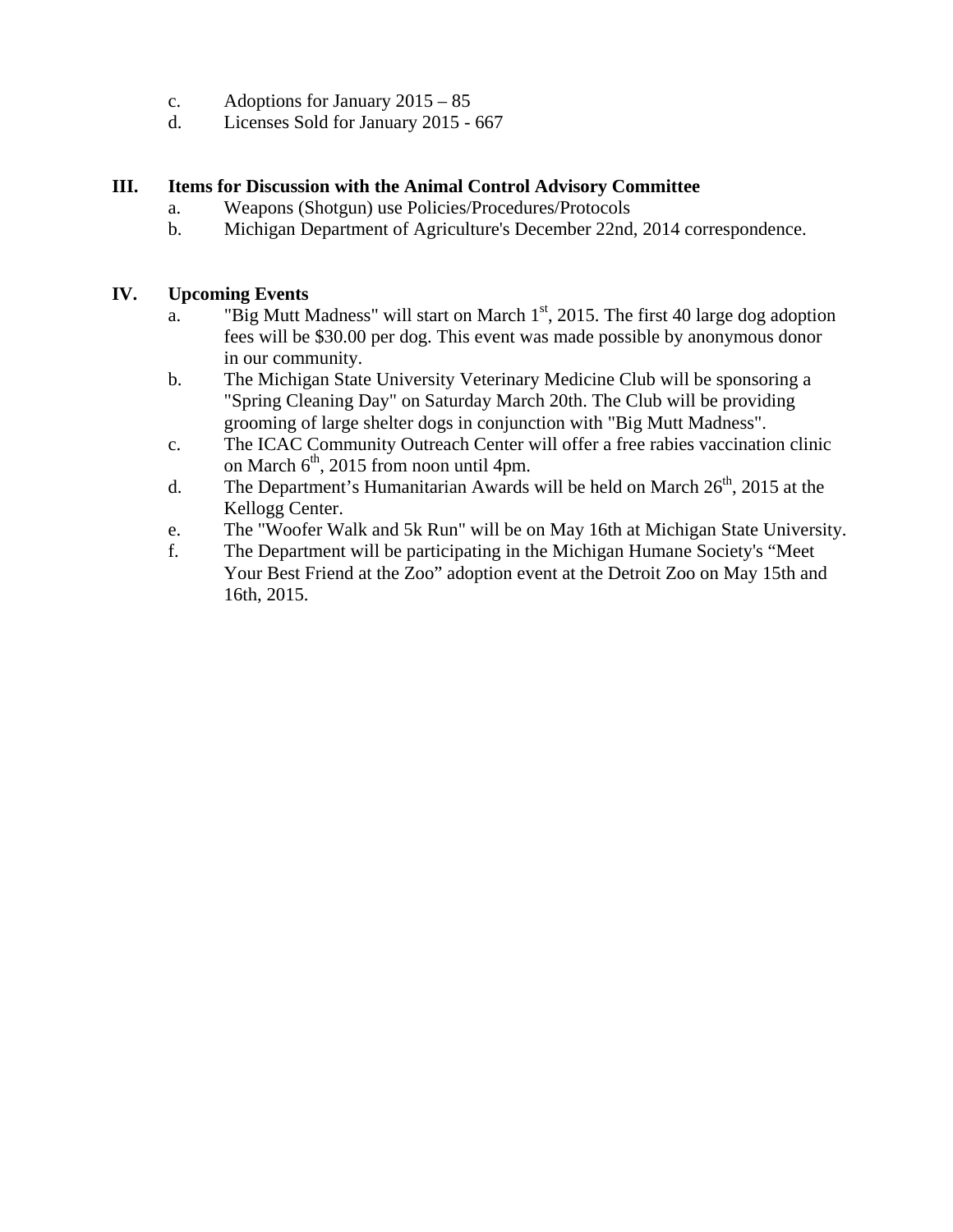| <b>DOGS 2014</b>         |                | <b>DOGS 2015</b>         |                |
|--------------------------|----------------|--------------------------|----------------|
|                          |                |                          |                |
| <b>INTAKES</b>           | 98             | <b>INTAKES</b>           | 69             |
| <b>Adoption Return</b>   | 3              | <b>Adoption Return</b>   | 3              |
| <b>Agency Assist</b>     | $\overline{2}$ | <b>Agency Assist</b>     | $\pmb{0}$      |
| Seized                   | 14             | Seized                   | 3              |
| Stray                    | 52             | Stray                    | 49             |
| <b>DOA</b>               | 4              | <b>DOA</b>               | 2              |
| <b>Bite Impound</b>      | 0              | <b>Bite Impound</b>      | $\mathbf 1$    |
| Owner Surrender          | 17             | Owner Surrender          | 11             |
| Born In Custody          | 6              | Born In Custody          | 0              |
| <b>EUTHANASIA</b>        | 30             | <b>EUTHANASIA</b>        | 24             |
| Illness                  | 5              | Illness                  | 2              |
| Injured                  | $\mathbf 0$    | Injured                  | $\pmb{0}$      |
| Space                    | $\overline{0}$ | Space                    | $\mathbf 0$    |
| Temperment               | 19             | Temperment               | 17             |
| Owner Request Euthanasia | 6              | Owner Request Eutha      | 5              |
| Feral                    | $\overline{0}$ | Feral                    | $\mathbf 0$    |
|                          |                |                          |                |
| <b>Positive Outcomes</b> | 60             | <b>Positive Outcomes</b> | 62             |
| <b>Return to Owner</b>   | 25             | <b>Return to Owner</b>   | 33             |
| Shelter to Shelter       | 3              | Shelter to Shelter       | 7              |
| Adopted                  | 32             | Adopted                  | 22             |
| <b>CATS 2014</b>         |                | <b>CATS 2015</b>         |                |
| <b>INTAKES</b>           | 86             | <b>INTAKES</b>           | 30             |
| <b>Adoption Return</b>   | 0              | <b>Adoption Return</b>   | 4              |
| <b>Agency Assist</b>     | 0              | <b>Agency Assist</b>     | 0              |
| Seized                   | 7              | Seized                   | $\overline{2}$ |
| Stray                    | 56             | Stray                    | 14             |
| <b>DOA</b>               | 0              | <b>DOA</b>               | 2              |
| <b>Bite Impound</b>      | $\mathbf 0$    | <b>Bite Impound</b>      | $\mathbf 0$    |
| Owner Surrender          | 23             | Owner Surrender          | 8              |
| Born In Custody          | $\pmb{0}$      | Born In Custody          | 0              |
| <b>EUTHANASIA</b>        | 14             | <b>EUTHANASIA</b>        | 7              |
| Illness                  | $\overline{2}$ | Illness                  | 3              |
| Injured                  | $\mathbf{1}$   | Injured                  | $\mathbf{1}$   |
| Space                    | $\mathbf 0$    | Space                    | 0              |
| Temp                     | $\mathbf 0$    | Temp                     | $\overline{2}$ |
| Owner Request Euthanasia | $\mathbf 1$    | Owner Request Eutha      | 0              |
| Feral                    | 10             | Feral                    | $\mathbf{1}$   |
| <b>Positive Outcomes</b> | 42             | <b>Positive Outcomes</b> | 66             |
|                          |                |                          |                |
| <b>RTO</b>               | 3              | <b>RTO</b>               | 3              |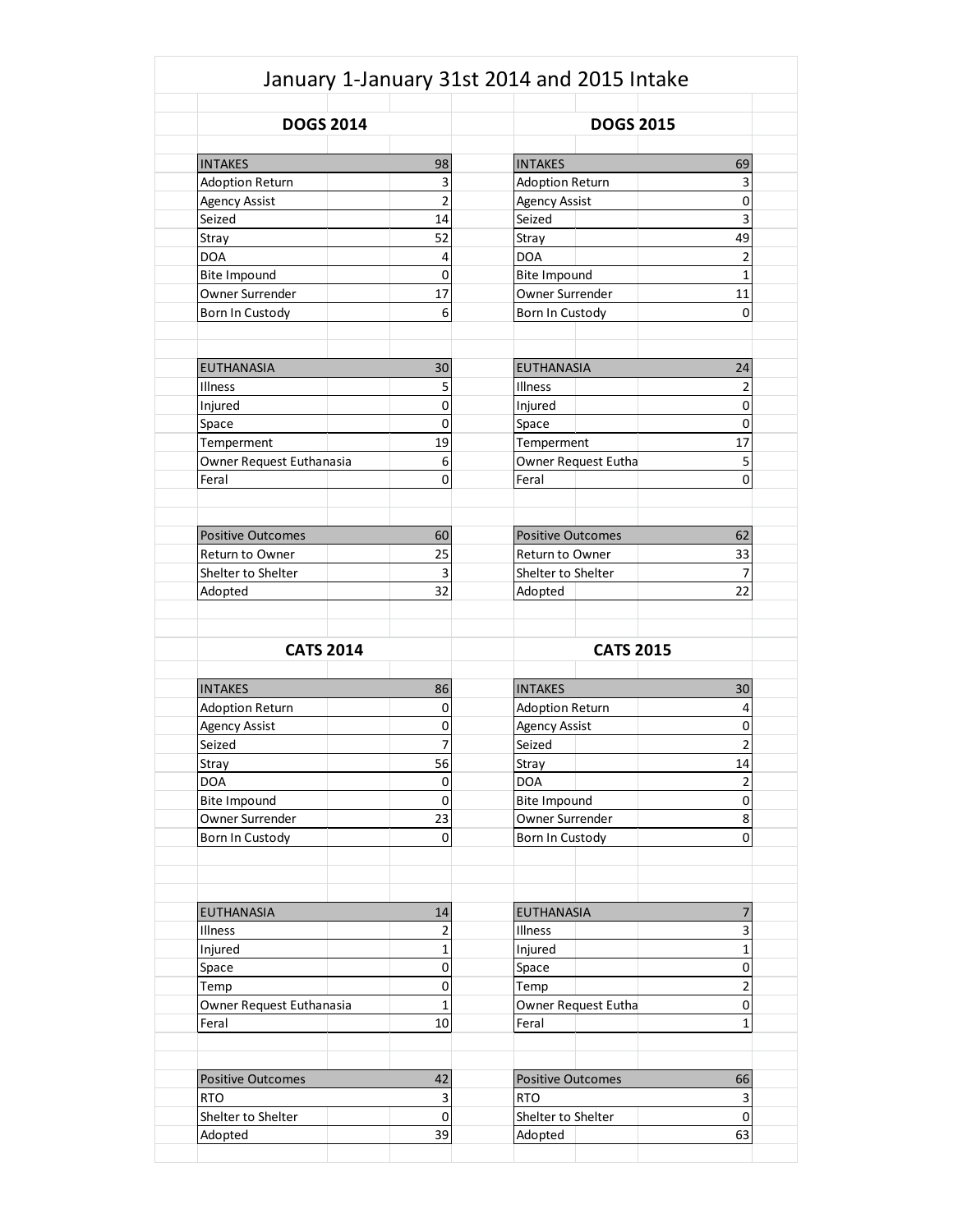$-148\%$ 

<span id="page-19-0"></span>

|                                            | Temperament Evaluation |     |      |  |                       |  |
|--------------------------------------------|------------------------|-----|------|--|-----------------------|--|
| Animal #                                   | Cage #                 |     | Name |  |                       |  |
| Breed                                      | Age                    | Sex | М    |  | Altered               |  |
| Intake Date                                | Available Date         |     |      |  | Stray Owner Surrender |  |
| Evaluator                                  | Evaluation Date        |     |      |  | Result: Pass Fail     |  |
| Circle all that apply; test in order given |                        |     |      |  |                       |  |

|                                                               | Easy to Train or Handle     | More Experienced Owner          | Limited or Not Adoptable |
|---------------------------------------------------------------|-----------------------------|---------------------------------|--------------------------|
| <b>Kennel Observation</b>                                     | comes to front of cage      | barking<br>jumping              | stiff posture            |
| limit interaction with dog                                    | excited                     | indifferent<br>shy              | growling                 |
|                                                               | calms quickly               | difficult to handle             | refuses to come to front |
| <b>Sociability Tests</b>                                      | seeks touch and eye contact | aloof                           | refuses eve contact      |
| Continue limited interaction<br>through neutral exercises     | leaning                     | shy                             | growling                 |
| Increase vocalization through<br>touch exercises              | tail wagging and low        | jumps                           | hard stare               |
| A. Neutral Standing                                           | relaxed body                | mouthing                        | jumps with muzzle punch  |
| <b>B. Neutral Sitting</b>                                     | soft eyes                   | limited interest in interaction |                          |
| C. Physical Touch<br>progress from head pat to<br>back stroke |                             |                                 |                          |
| <b>Handling Tests</b>                                         | relaxed, enjoys touch       | struggles                       | freezes                  |
| Discontinue if uncomfortable                                  | seeks continued touch       | over-excited                    | struggles strongly       |
| A. Dominance Lean w/<br><b>Direct Eye Contact</b>             | rolls over                  | mouthing                        | refuses touch            |
| <b>B. Tentative Handling</b><br>feet and mouth                | playful                     | urinates                        | growls                   |
| C. Normal<br>feet, mouth, tail                                |                             | tense                           | snnaps                   |
| D. Manipulative Touch<br>includes safe hug                    |                             |                                 |                          |
| <b>Arousal Recovery</b><br>completer minimum of 2             | engages                     | plays rough                     | freezes                  |
| A. Non Threatening Visual<br>Stimulation                      | calms quickly               | slow to calm                    | never calms.             |
| B. Play Arousal                                               | focuses on evaluator        | refusal to "drop it"            | growls                   |
| C. Frustration Tolerance                                      | ignores stimuli             | heavy jumping                   | tries to nip or bite     |
| D. Prev Drive                                                 |                             | yelps                           |                          |

revised 11-3-11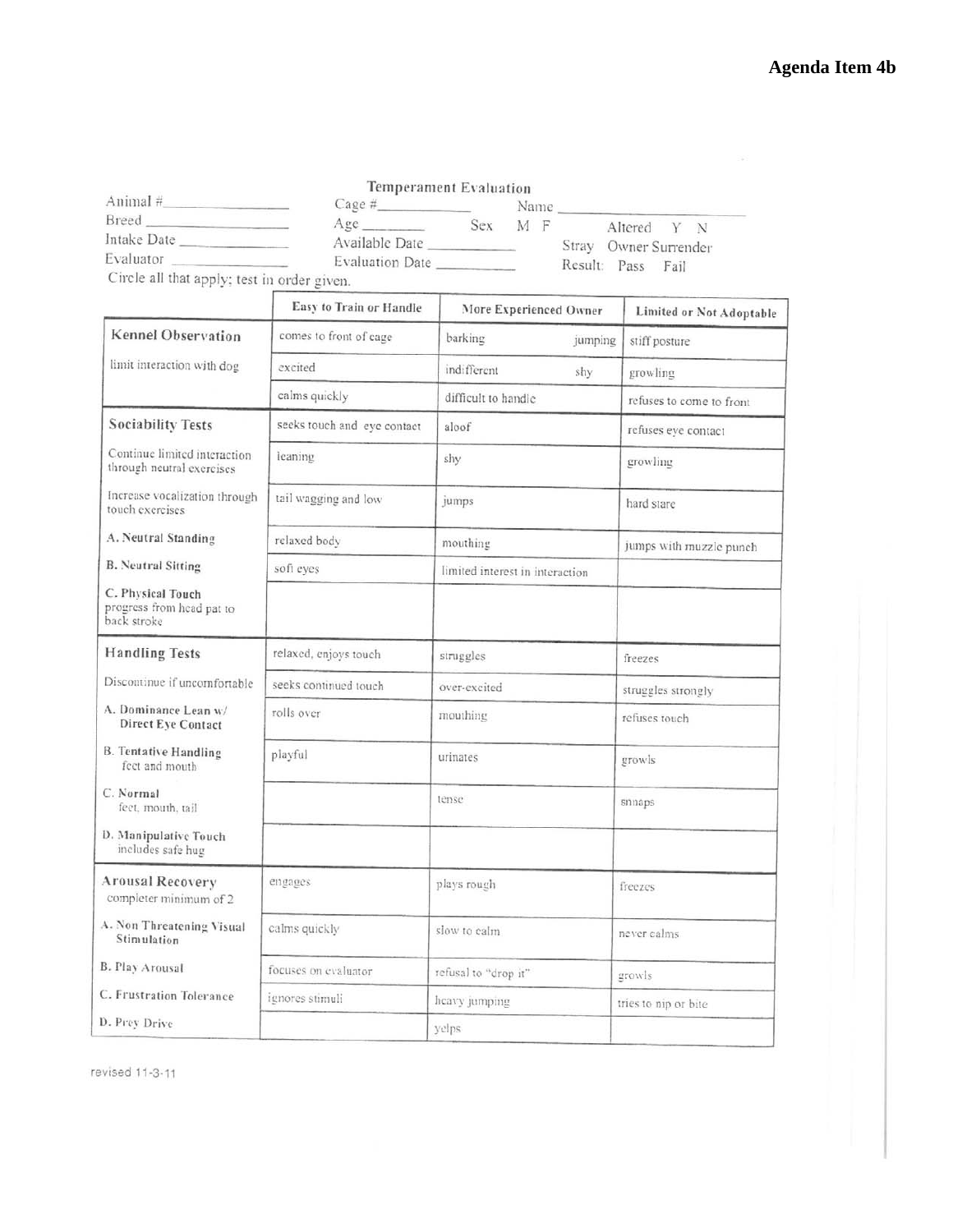|                                                                                                                                                                                                                                |                                                                              |                                                                                    | <b>Temperament Evaluation</b> |                                                                                     |                                 |
|--------------------------------------------------------------------------------------------------------------------------------------------------------------------------------------------------------------------------------|------------------------------------------------------------------------------|------------------------------------------------------------------------------------|-------------------------------|-------------------------------------------------------------------------------------|---------------------------------|
|                                                                                                                                                                                                                                |                                                                              | Easy to Train or Handle                                                            | More Experienced Owner        |                                                                                     | <b>Limited or Not Adoptable</b> |
| E. Startle Response                                                                                                                                                                                                            |                                                                              |                                                                                    | <i>urinates</i>               |                                                                                     |                                 |
| F. Threatening Visual<br><b>Stimulation</b>                                                                                                                                                                                    |                                                                              |                                                                                    |                               |                                                                                     |                                 |
| G. Pain Stimulation                                                                                                                                                                                                            |                                                                              |                                                                                    |                               |                                                                                     |                                 |
|                                                                                                                                                                                                                                |                                                                              | Prior Training (KC = knows command; TO = treat only; UC = unfamiliar with command) |                               |                                                                                     |                                 |
| Sit and the same of the same of the same of the same of the same of the same of the same of the same of the same of the same of the same of the same of the same of the same of the same of the same of the same of the same o |                                                                              |                                                                                    |                               | Shake                                                                               |                                 |
|                                                                                                                                                                                                                                | Leave It/No ________                                                         | Wait/Stay                                                                          |                               | Heel                                                                                |                                 |
|                                                                                                                                                                                                                                | Food Possession and Resource Guarding<br>leaves bowl, continues at same pace |                                                                                    | eats faster, stiffens         |                                                                                     | freezes, growls, snaps          |
| Dog Sociability Test                                                                                                                                                                                                           | ignores mild interest                                                        | play response                                                                      | freezing                      | barking                                                                             | aggressive                      |
| <b>Cat Sociability Test</b><br>focused<br>mild interest<br>ignores                                                                                                                                                             |                                                                              |                                                                                    | fixated                       |                                                                                     |                                 |
| <b>Adoption Notes</b><br>no children under 10<br>no toddlers or infants<br>no dogs<br>no cats<br>no invisible fence<br>fence required                                                                                          |                                                                              |                                                                                    |                               | must meet other dogs in home<br>experienced owner only<br>training classes required |                                 |

#### **Notes**

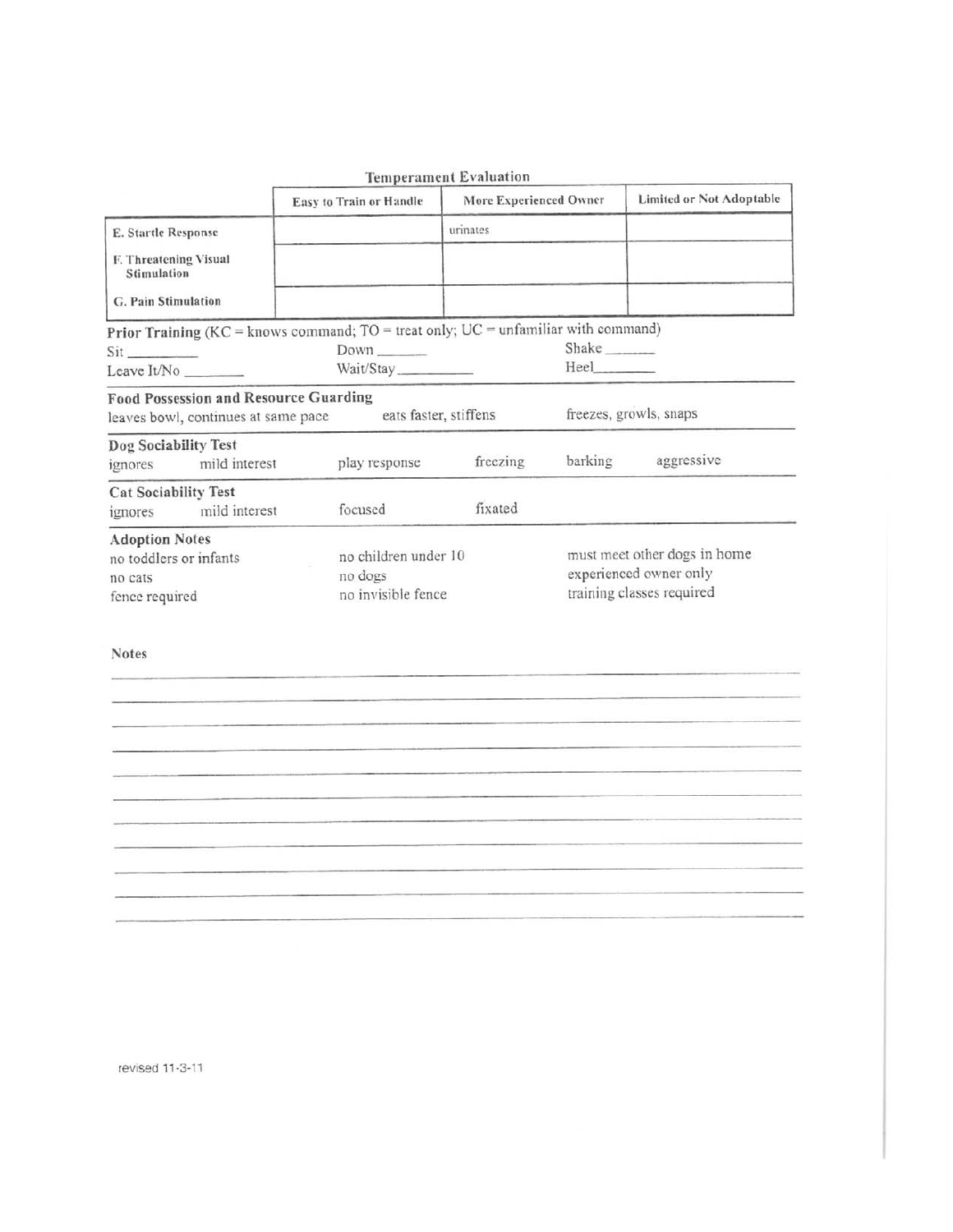# **Cat Temperament Test**

## **Step 1: The Observation Test**

| Grade A<br>Cat comes to the front of the cage,<br>rubbing head and body against cage<br>door, purting or meowing<br>Cat is resting quietly, comfortable in<br>cage and surroundings. May vawn or<br>stretch when spoken to.<br>Cats/kittens are playing with each other<br>in cage, comfortable with surroundings. | Stand outside the cage quietly and observe the cat inside. You may speak to it if it is sleeping or hiding. Do not continue test if cat is GRADE D or F<br>Grade B<br>Cat is at the back of the cage, avoiding eye<br>contact with observer.                                                                                                | Grade C<br>Cat is hiding under blankets or newspaper<br>May try to burrow further under blankets                                                                            | Grade D<br>Cat is at the back of the cage, ears flat Cat is growling, hissing or charging                        | Grade F                                                                                                                  |
|--------------------------------------------------------------------------------------------------------------------------------------------------------------------------------------------------------------------------------------------------------------------------------------------------------------------|---------------------------------------------------------------------------------------------------------------------------------------------------------------------------------------------------------------------------------------------------------------------------------------------------------------------------------------------|-----------------------------------------------------------------------------------------------------------------------------------------------------------------------------|------------------------------------------------------------------------------------------------------------------|--------------------------------------------------------------------------------------------------------------------------|
|                                                                                                                                                                                                                                                                                                                    |                                                                                                                                                                                                                                                                                                                                             |                                                                                                                                                                             |                                                                                                                  |                                                                                                                          |
|                                                                                                                                                                                                                                                                                                                    |                                                                                                                                                                                                                                                                                                                                             | when spoken to                                                                                                                                                              | against head, pupils dilated                                                                                     | the cage door                                                                                                            |
|                                                                                                                                                                                                                                                                                                                    |                                                                                                                                                                                                                                                                                                                                             |                                                                                                                                                                             |                                                                                                                  |                                                                                                                          |
|                                                                                                                                                                                                                                                                                                                    |                                                                                                                                                                                                                                                                                                                                             |                                                                                                                                                                             |                                                                                                                  |                                                                                                                          |
|                                                                                                                                                                                                                                                                                                                    |                                                                                                                                                                                                                                                                                                                                             | Step 2: The Finger/Nose Test                                                                                                                                                |                                                                                                                  |                                                                                                                          |
|                                                                                                                                                                                                                                                                                                                    | Open the cage door and extend your index finger towards the cat's nose. Make sure your hands are cleaned between cats as they may smell another cat on your finger and react to that                                                                                                                                                        | smell. Do not continue test if cat is GRADE F.                                                                                                                              |                                                                                                                  |                                                                                                                          |
| Grade A                                                                                                                                                                                                                                                                                                            | Grade B                                                                                                                                                                                                                                                                                                                                     | Grade C                                                                                                                                                                     | Grade D                                                                                                          | Grade F                                                                                                                  |
| Grade A. Cat immediately rubs nosc and<br>side of face against your finger, purring                                                                                                                                                                                                                                | Cat approaches finger, sniffs then moves away.                                                                                                                                                                                                                                                                                              | Cat withdraws from finger, ears may go back<br>against head, but no hissing.                                                                                                |                                                                                                                  | Cat is overly nervous from noise of<br>cage door opening, attempts to hide<br>when cage door opens.                      |
| Cat approaches finger, sniffs then rubs<br>face against finger. May pure                                                                                                                                                                                                                                           |                                                                                                                                                                                                                                                                                                                                             | Cat is overly nervous from noise of cage door<br>opening, attempts to hide when cage door<br>opens.                                                                         |                                                                                                                  | Cat charges front of cage door<br>growing or hissing. Attempts to<br>scratch or bite tester when door is<br>being opened |
|                                                                                                                                                                                                                                                                                                                    |                                                                                                                                                                                                                                                                                                                                             |                                                                                                                                                                             |                                                                                                                  | Cat attempts to charge out of door to<br>put more distance between it and the<br>tester                                  |
|                                                                                                                                                                                                                                                                                                                    |                                                                                                                                                                                                                                                                                                                                             | Step 3: The Touch Test                                                                                                                                                      |                                                                                                                  |                                                                                                                          |
|                                                                                                                                                                                                                                                                                                                    | Cats with a grade of C or above can be further tested with the touch test. Starting at the ears, gently scrutch and pet the cat. Move down under the chin and down the back. Be sure to<br>scratch at the base of the tail and move hand down and around entire length of tail. Do not continue test if cat is GRADE F.                     |                                                                                                                                                                             |                                                                                                                  |                                                                                                                          |
| Grade A                                                                                                                                                                                                                                                                                                            | Grade B                                                                                                                                                                                                                                                                                                                                     | Grade C                                                                                                                                                                     | Grade D                                                                                                          | Grade F                                                                                                                  |
| Cat moves into the touch, purring and<br>soliciting more attention                                                                                                                                                                                                                                                 | Cat stays in place, nervous about being touched Cat seems to enjoy the touch, but attempts to<br>but does not put ears flat to head. May try to<br>move away from the touch                                                                                                                                                                 | bite or swat at tester when base of tail is<br>scratched                                                                                                                    |                                                                                                                  | Cat has ears flat against head, moves<br>away from the tester. Attempts to<br>bite when touched                          |
| Cat stays in place for face scratching.<br>then stands and enjoys scratching by tail<br>base. May begin to purt.                                                                                                                                                                                                   | Cat seems to enjoy the touch, but when base of<br>tail is scratched turns quickly and wants its<br>head scratched instead                                                                                                                                                                                                                   |                                                                                                                                                                             |                                                                                                                  | Cat growls, hisses or attempts to<br>swat at tester when moving hand to<br>touch behind ears.                            |
|                                                                                                                                                                                                                                                                                                                    |                                                                                                                                                                                                                                                                                                                                             | Step 4: Handling Test                                                                                                                                                       |                                                                                                                  |                                                                                                                          |
|                                                                                                                                                                                                                                                                                                                    | Cats with a Grade of C or above on the previous tests can be tested with the Handling Test. Gently pick up the cat and securely hold it against your chest (not overly tightly). Pet or scratch<br>the cat on the head while holding it. If the cat attempts to go back into the cage, let it. Do not continue if cat is GRADE C or higher. |                                                                                                                                                                             |                                                                                                                  |                                                                                                                          |
| Grade A                                                                                                                                                                                                                                                                                                            | Grade B                                                                                                                                                                                                                                                                                                                                     | Grade C                                                                                                                                                                     | Grade D                                                                                                          | Grade F                                                                                                                  |
| Cat continues to purt, rubbing face<br>against testers clothing or face and tries<br>to get closer to tester.                                                                                                                                                                                                      | Cat tolerates being held for a short period of<br>time, but then wants to go back into the cage.<br>Once in cage immediately comes back to the<br>tester for more physical contact                                                                                                                                                          | Cat tolerates being held for a short period of<br>time, but then wants to go back into the cage.<br>Once in the cage moves to the back of the<br>cage away from the tester. | Cat is frantic when picked up, and<br>moves quickly to get out of tester's<br>arms. Does not hiss or try to bite | Cat is frantic when picked up, and<br>moves quickly to get out of tester's<br>arms. Tries to bite, growls or hisses      |
| Cat continues to purr and may push<br>against tester when scratched, closing<br>eyes and enjoying the attention                                                                                                                                                                                                    |                                                                                                                                                                                                                                                                                                                                             |                                                                                                                                                                             |                                                                                                                  | Cat does not allow tester to pick it<br>up, scratches or attempts to bite.                                               |
| <b>Notes</b>                                                                                                                                                                                                                                                                                                       |                                                                                                                                                                                                                                                                                                                                             |                                                                                                                                                                             |                                                                                                                  |                                                                                                                          |
|                                                                                                                                                                                                                                                                                                                    |                                                                                                                                                                                                                                                                                                                                             |                                                                                                                                                                             |                                                                                                                  |                                                                                                                          |
|                                                                                                                                                                                                                                                                                                                    |                                                                                                                                                                                                                                                                                                                                             |                                                                                                                                                                             |                                                                                                                  |                                                                                                                          |
|                                                                                                                                                                                                                                                                                                                    |                                                                                                                                                                                                                                                                                                                                             |                                                                                                                                                                             |                                                                                                                  |                                                                                                                          |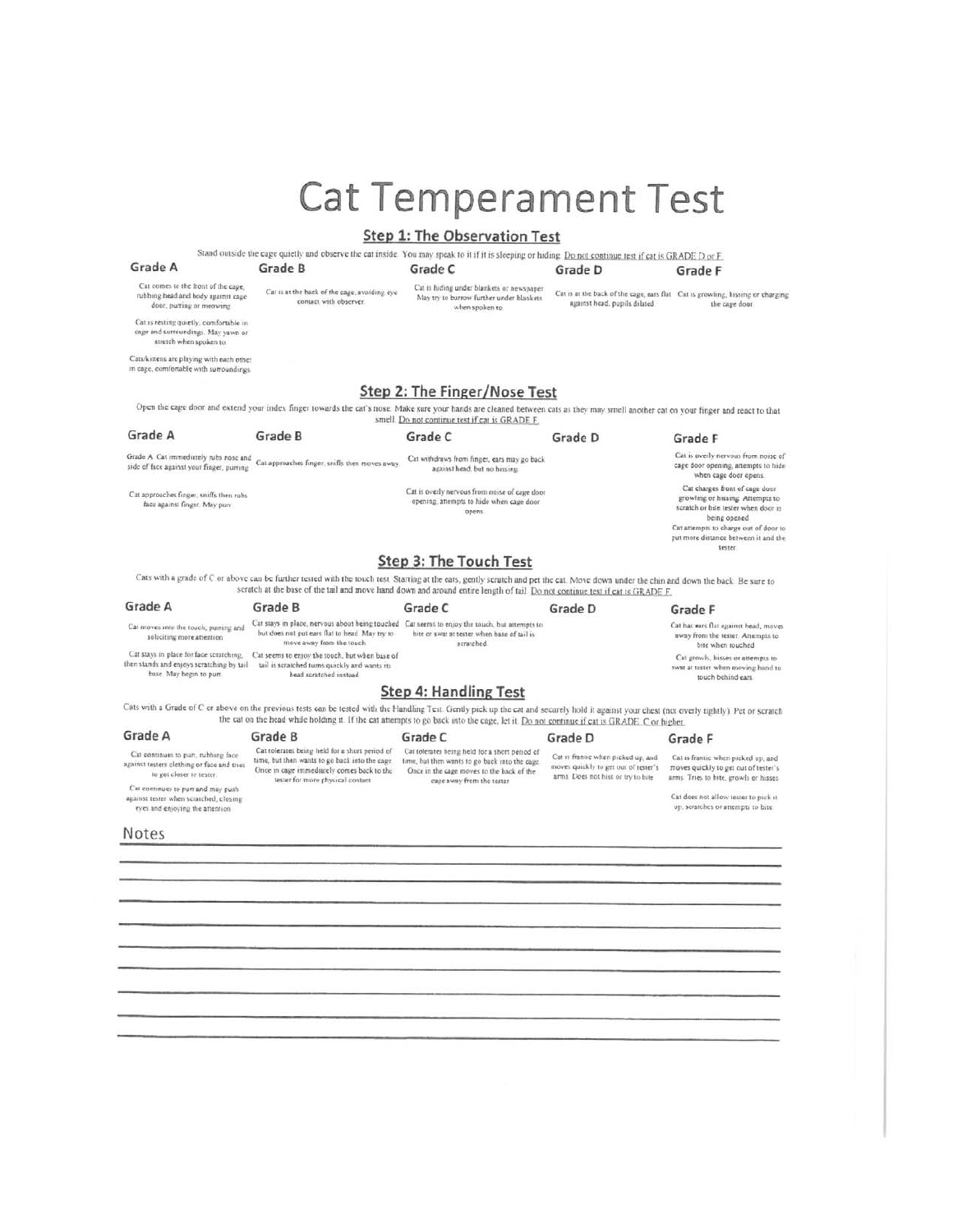

FEB 03 2015

**RICK SNYDER GOVERNOR** 

**STATE OF MICHIGAN** STATE 911 COMMITTEE LANSING RECEIVED

January 27, 2015

The following communication has been sent to your County CleRIGHAM COUNTY CLERK

Under MCL 484.1714(1)(g) the State 911 Committee is required to provide notice to communication providers of the 911 surcharges in Michigan. This includes the counties' 911 operational surcharges and the state 911 fee.

MCL 484.1401b allows a county board of commissioners to assess up to \$0.42 a month by commissioner resolution.

If a county commission determines that it is necessary for the county to enact a local surcharge that is more than \$0.42 per month and in excess of the monthly amount that was approved for the county by the Michigan Public Service Commission under U-15489, the voters of the county must approve the increased surcharge.

In order for an increase to be effective beginning July 1, 2015, the county must have a current ballot proposal that has been passed no later than the May 2015 election date. If the May 2015 date is missed, the next surcharge effective change date is July 2016. Please refer to your county's legal counsel for details for proper county commission action to place a question on a May 2015 ballot.

If the county is collecting a 911 surcharge between July 1, 2015, and June 30, 2016. based on a ballot proposal, at a minimum, that ballot proposal must be valid for at least the entire collection period between July 1, 2015, and June 30, 2016, on the statutory due date of May 15, 2015.

In order to make the proper notice to the communication providers about the counties' 911 surcharges. please follow one of the four options below:

1. Not collecting local surcharge

If the county is not going to collect a local 911 operational surcharge between July 1, 2015, and June 30, 2016, please provide a letter to the State 911 Office no later than 4 p.m., Friday, May 15, 2015, stating that the county will not be collecting the local 911 surcharge. Please include a completed Form SNC-500 (attached and available on-line at www.michigan.gov/snc) with the county's letter.

Please use Template A for this option.

2. Continue collecting surcharge with no changes

If the county is going to continue collection of its current local 911 surcharge with no change in the present amount between July 1, 2015, and June 30, 2016, please provide a letter to the State 911 Office no later than 4 p.m., Friday, May 15, 2015, stating that the county is going to continue collection of the local 911 surcharge with no change in its present amount. Please include a completed Form SNC-500 (attached and available on-line at www.michigan.gov/snc) with the county's letter.

ASSOCIATION OF PUBLIC SAFETY COMMUNICATIONS OFFICIALS . COMMERCIAL MOBILE RADIO SERVICE . DEPARTMENT OF LICENSING AND REGULATORY ACCOMPANY OF STATE POLICE . DEPUTY SHERIFF'S ASSOCIATION . FRATERNAL ORDER OF POLICE . MICHIGAN ASSOCIATION THE ART AND MESSICAL ORDER OF STATE POLICE . DEPUTY SHERIFF'S ASSOCIATION . FRATERNAL ORDER OF POLICE . MICHIGAN A . MICHIGAN ASSOCIATION OF FIRE CHIEFS . MICHIGAN PROFESSIONAL FIREFIGHTERS UNION . MICHIGAN PUBLIC SERVICE COMMISSION . MICHIGAN SHERIFF'S ASSOCIATION • MICHIGAN STATE POLICE TROOPERS ASSOCIATION • NATIONAL EMERGENCY NUMBER ASSOCIATION • TELECOMMUNICATIONS ASSOCIATION OF MICHIGAN • UPPER PENINSULA EMERGENCY MEDICAL SERVICES • MEMBERS OF THE GENERAL PUBLIC APPOINTED BY THE GOVERNOR, SPEAKER OF THE HOUSE, AND MAJORITY LEADER OF THE SENATE

MR. TIM SMITH CHAIR

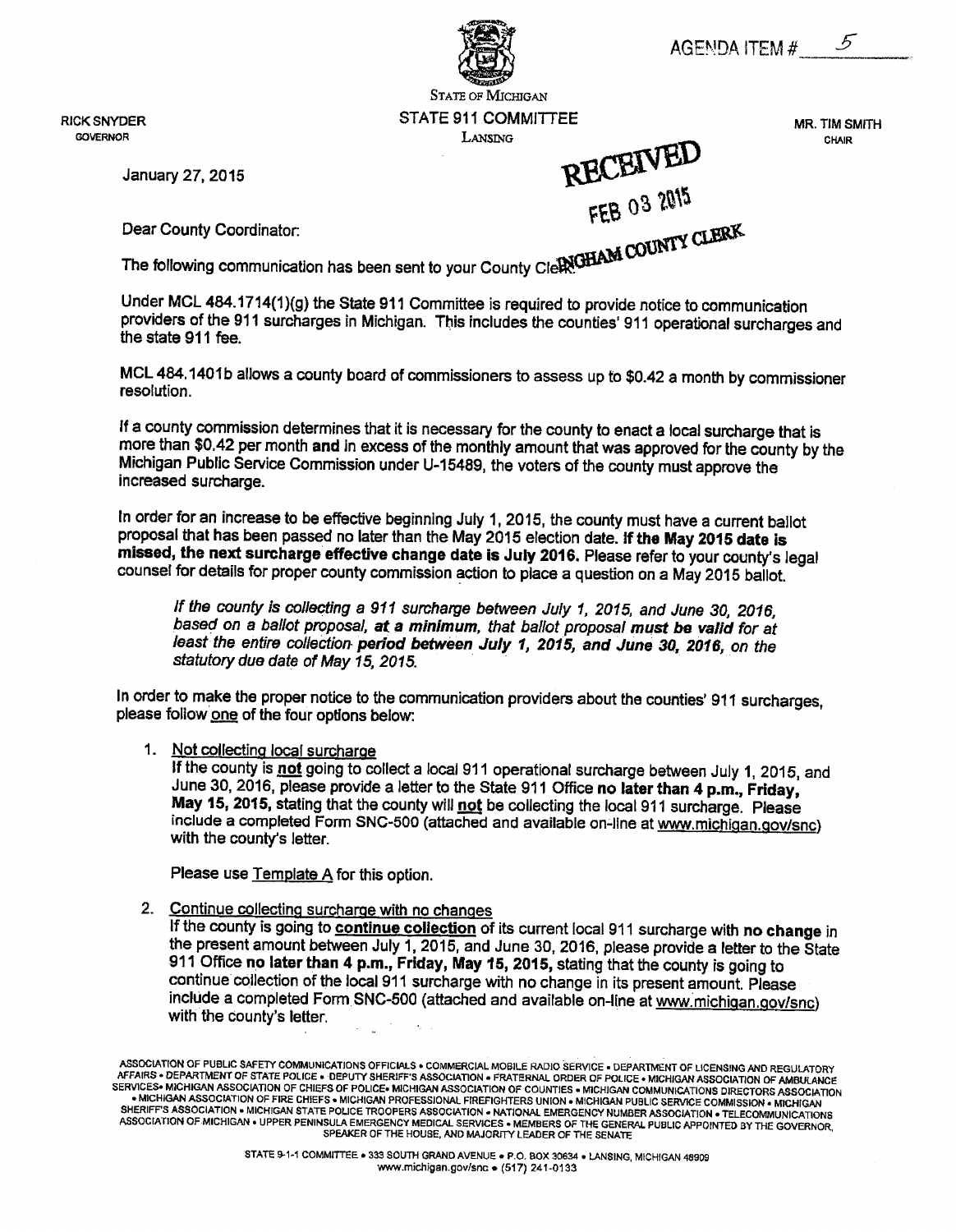Please use Template B if collection is by county commissioners' resolution or MPSC U-15489. Please use Template C if collection is by ballot proposal.

3. Changing surcharge amount

If the county is going to change its local 911 surcharge (whether an increase or decrease) under either process set forth in MCL 484.1401b (1)(a) & (b), please do one of the following as appropriate:

- a) If the county is going to change its surcharge by county board of commission resolution to collect \$0.42 or less per month, or less than allowed under MPSC U-15489, a notarized or certified copy of the county commissioner's resolution setting the local monthly 911 surcharge and a completed Form SNC-500 (attached and available online at www.michigan.gov/snc) must be provided. Both documents, the resolution and the completed SNC-500, must be received by the State 911 Office no later than 4 p.m., **Friday, May 15, 2015.**
- b) If the county is going to change its current surcharge pursuant to voter approval to collect more than \$0.42 per month, please provide:
	- 1. A copy of the clerk's certified ballot determination. (That ballot must be valid until at least June 30, 2016).
	- 2. A notarized or certified copy of the county commissioner's resolution setting the local monthly 911 surcharge.
	- 3. A letter from the county confirming the 911 surcharge. Please use Template D for this option.

or

4. A completed Form SNC-500 (attached and available on-line at www.michigan.gov/snc).

All four documents must be provided and received by the State 911 Office no later than 4 p.m., Friday, May 15, 2015.

All documents are to be returned by:

E-mail to: hansels@michigan.gov

U.S. Mail to: **Michigan State Police** State 911 Administrative Section P.O. Box 30634 Lansing, Michigan 48909-0634 Attention: Ms. Stacie Hansel

Under MCL 484.1401b (7), the above information is due to the State 911 Committee no later than 4 p.m., Friday. May 15, 2015; however, if it is possible for the county to do so, earlier responses will be accepted and are encouraged. Failure to meet the May 15 deadline may result in the inability of the State 911 Office to notify the communication providers prior to the annual deadline and can adversely affect the collection of your county's local 911 surcharge.

If you have any questions, please do not hesitate to contact me at (517) 241-0080 or by e-mail at miller-brownh@michigan.gov.

Sincerely,

Ms. Harriet Miller-Brown State 911 Administrator Enclosures (4)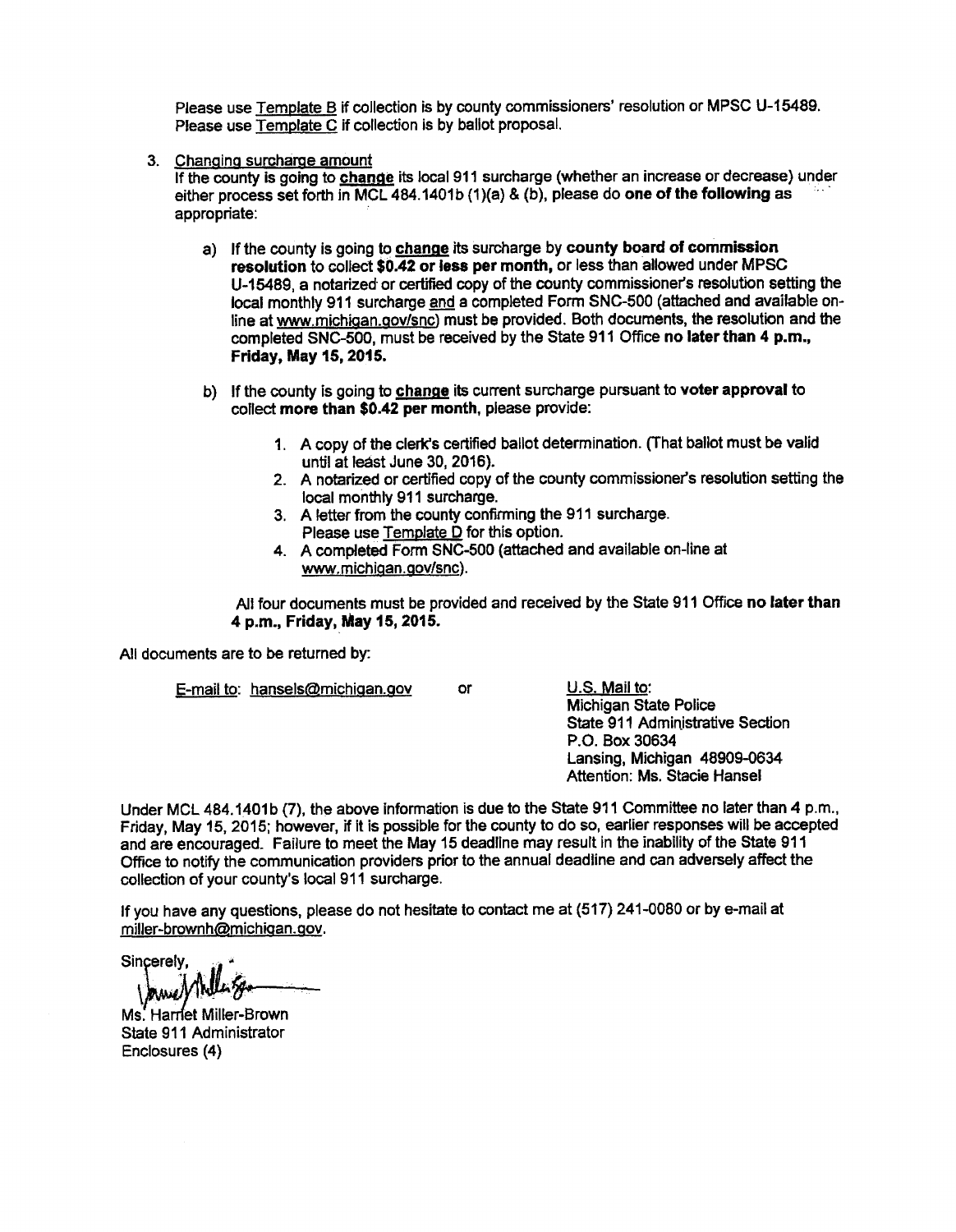## **Template A**

[County Letterhead]

[Date]

Please be advised that [County name] is not collecting a local 911 surcharge from July 1, 2015, through June 30, 2016.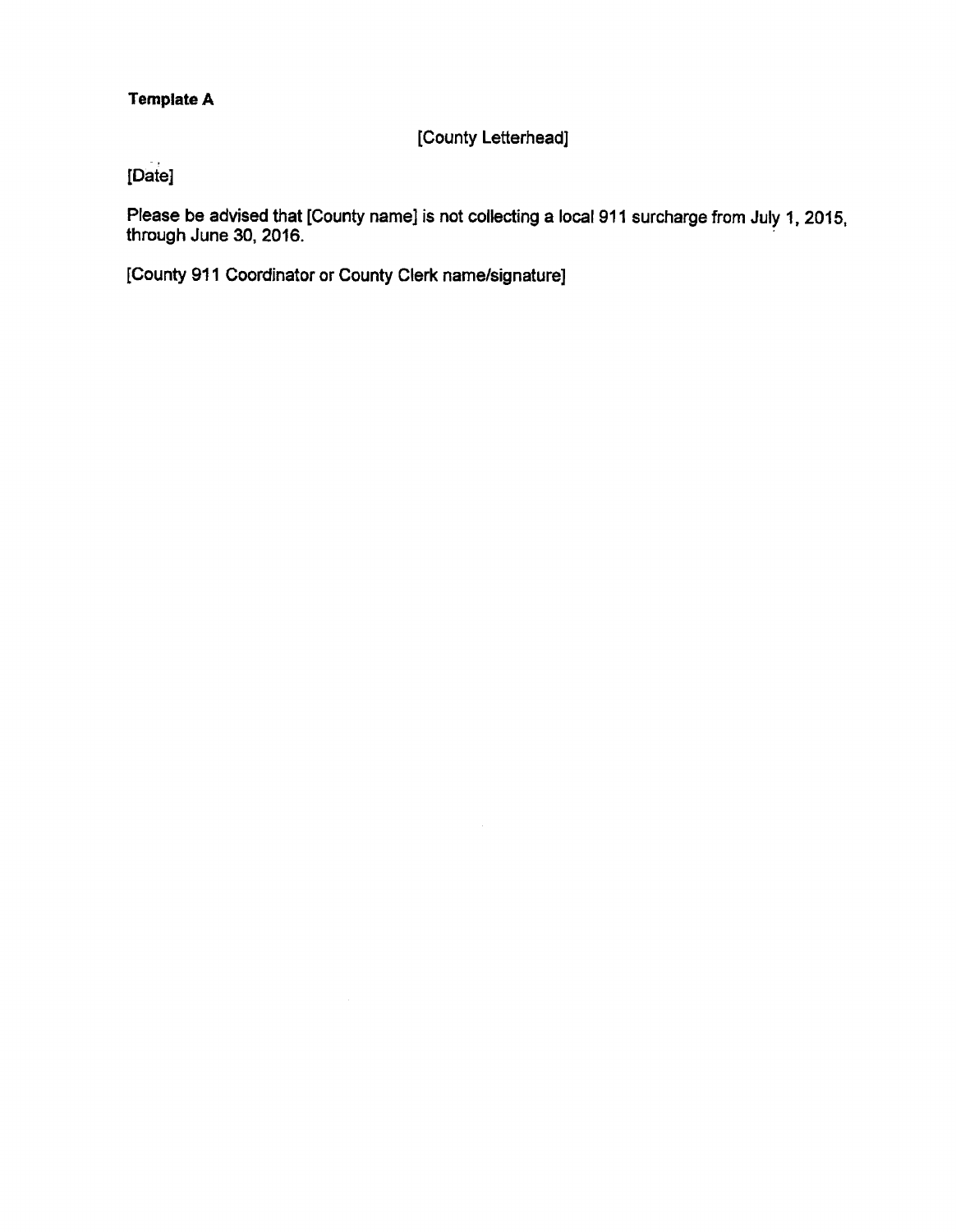#### **Template B**

#### [County Letterhead]

### [Date]

Please be advised that [County name] will continue collection of its local commission-enacted 911 surcharge of [amount] with no change in the amount from July 1, 2015, through June 30, 2016.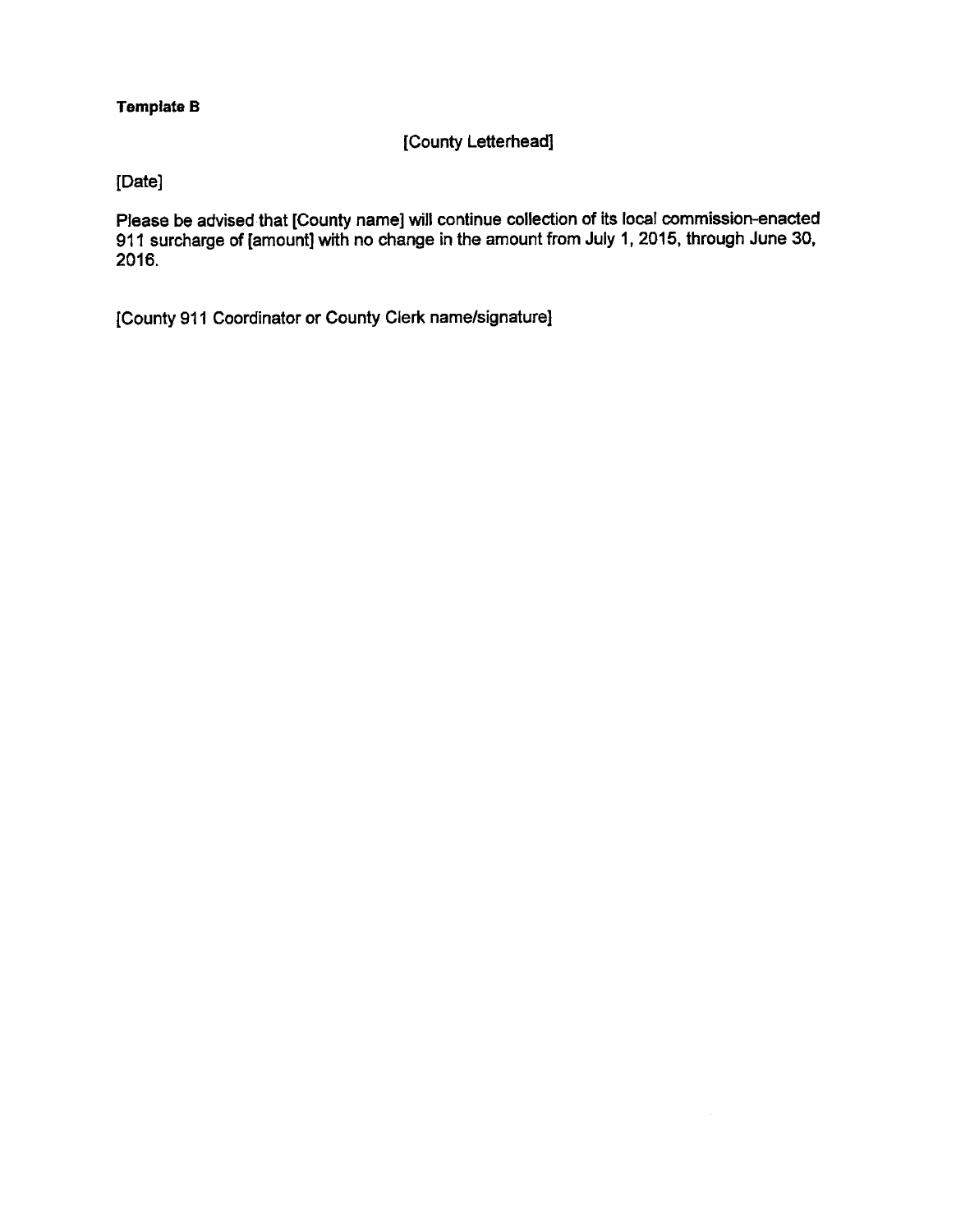#### **Template C**

### [County Letterhead]

[Date]

Please be advised that [County name] will continue collection of its ballot supported 911 surcharge of [amount] with no change in the amount from July 1, 2015, through June 30, 2016.

The current ballot proposal is valid (at a minimum) between July 1, 2015, and June 30, 2016.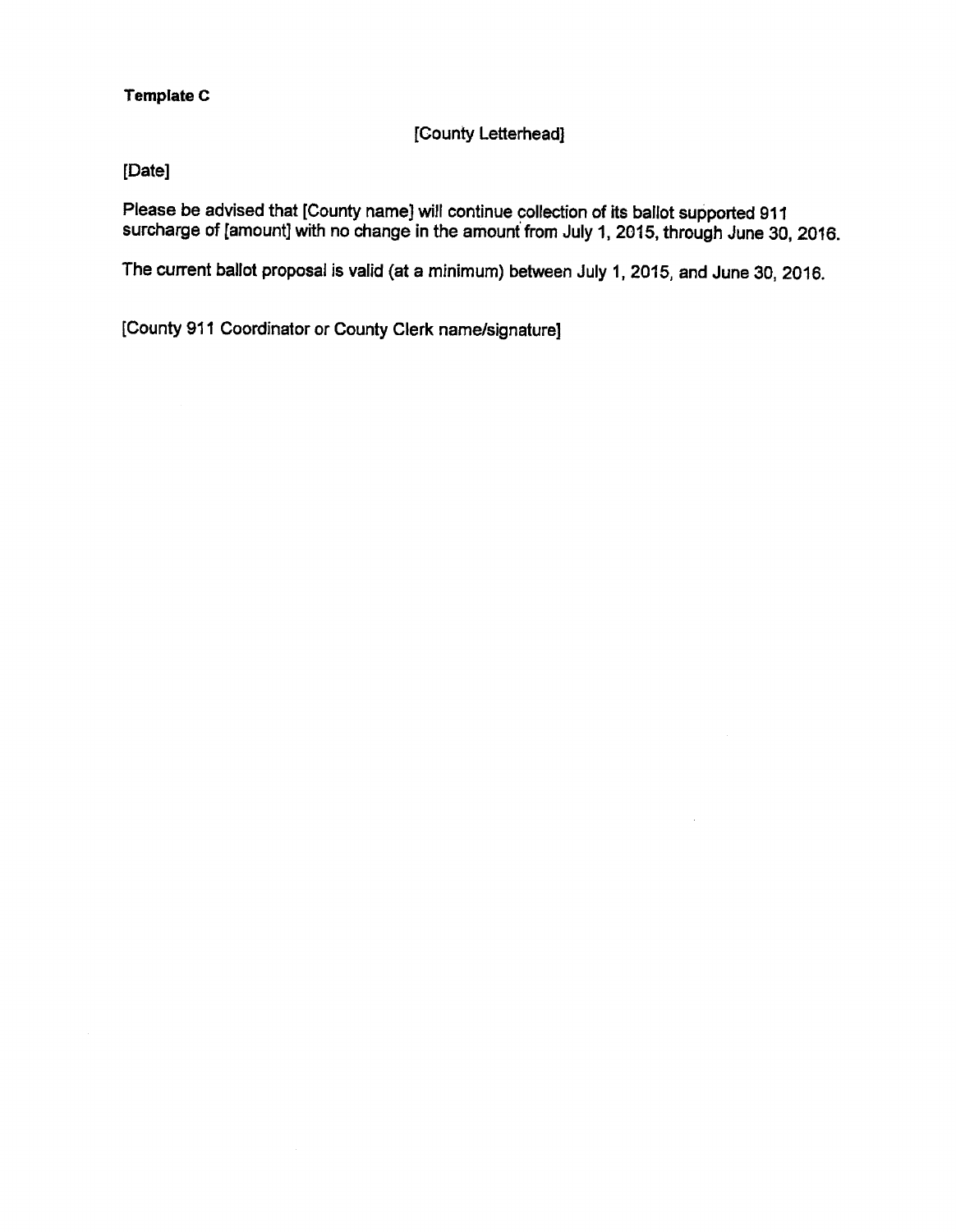#### **Template D**

#### [County Letterhead]

#### [Date]

Please be advised it is [County name]'s intention to change the local 911 surcharge by commission resolution to [new amount]. I have included a notarized or certified copy of the County Commissioner's resolution setting the local monthly 911 surcharge. It will be collected from July 1, 2015, through June 30, 2016.

#### **OR**

Please be advised it is [County name]'s intention to change the local 911 surcharge as allowed by voter approval to [new amount]. I have included a copy of the Clerk's certified ballot determination and a notarized or certified copy of the County Commissioner's resolution setting the local 911 surcharge. The local surcharge ballot is valid from July 1, 2015, through June 30, 2016. This local surcharge will be collected from July 1, 2015, through June 30, 2016.